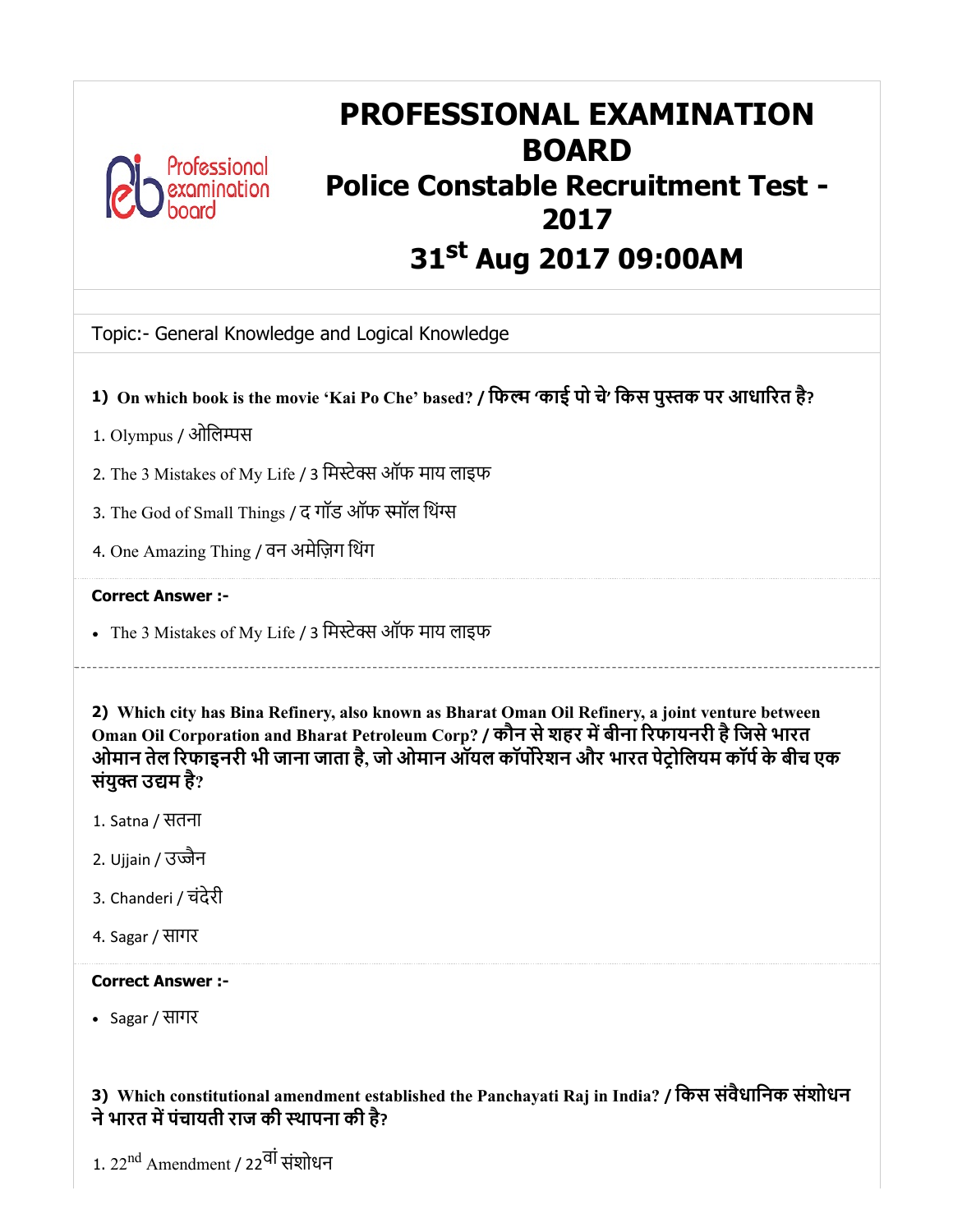|  |  | 2. 75 <sup>th</sup> Amendment / 75 <sup>वा</sup> संशोधन |  |  |
|--|--|---------------------------------------------------------|--|--|
|--|--|---------------------------------------------------------|--|--|

3. 65<sup>th</sup> Amendment / 65<sup>वी</sup> संशोधन

4. 73<sup>rd</sup> Amendment / 73<sup>वी</sup> संशोधन

### Correct Answer :-

73<sup>rd</sup> Amendment / 73<sup>वी</sup> संशोधन

# 4) Hindola Mahal and Jahaz Mahal are both located in\_\_\_. / हिंडोला महल और जहाज़ महल दोनों \_\_\_\_\_में \_ स्थित हैं।

- 1. Mandu / मांडू
- 2. Bhojpur / भोजपुर
- 3. Rewa / रीवा
- 4. Rajgarh / राजगढ़

# Correct Answer :-

Mandu / मांडू

# 5) Ashoka belonged to: / अशोक िनन सेसंबंिधत थे:

- 1. Gupta dynasty / गुत वंश
- 2. Maurya dynasty / मौर्य वंश
- 3. Kushan dynasty / कुषाण वंश
- 4. Saka dynasty / शक वंश

### Correct Answer :-

• Maurya dynasty / मौर्य वंश

# 6) Swami Vivekananda attended the conference of World Religions in 1903 at / स्वामी विवेकानंद ने 1903 - , लाया से सेलेला का सामाना है।<br>में, यहाँ आयोजित विश्व धर्मों के सम्मेलन में भाग लिया था:

- 1. London / लंदन
- 2. New York / ूयॉक
- 3. Tokyo / टोक्यो
- 4. Chicago / िशकागो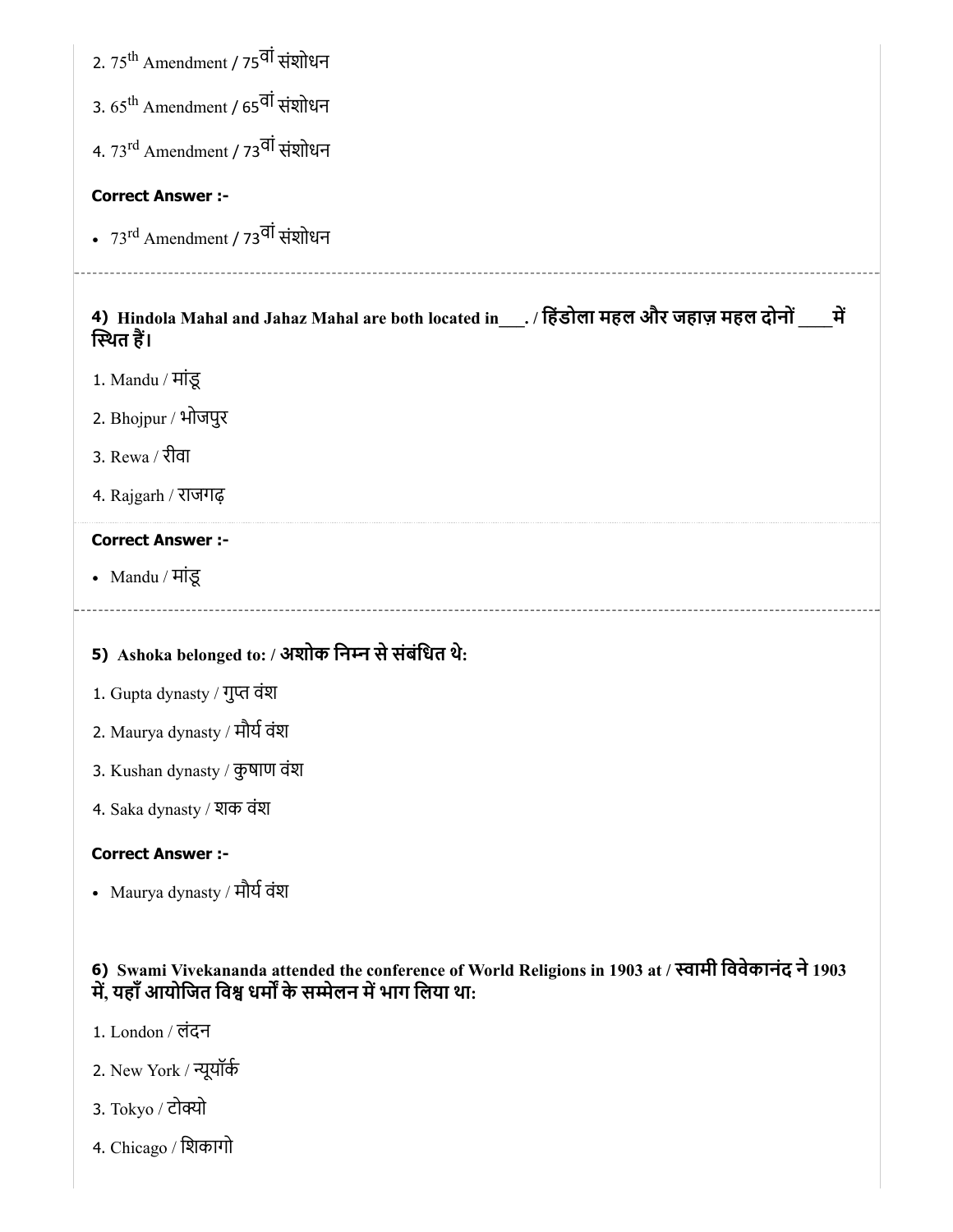|                                 | <b>Correct Answer :-</b>                                                                             |
|---------------------------------|------------------------------------------------------------------------------------------------------|
| • Chicago / शिकागो              |                                                                                                      |
|                                 | 7) Karera Sanctuary is established in the year. / करेरा अभयारण्य इस साल में स्थापित हुआ था।          |
| 1.1988                          |                                                                                                      |
| 2.1981                          |                                                                                                      |
| 3.2000                          |                                                                                                      |
| 4.1991                          |                                                                                                      |
| <b>Correct Answer :-</b>        |                                                                                                      |
| $-1981$                         |                                                                                                      |
|                                 | 8) How many High Courts operate in the country? / देश में कितने उच्च न्यायालय संचालित हैं?           |
| 1.29                            |                                                                                                      |
| 2.24                            |                                                                                                      |
| 3.27                            |                                                                                                      |
| 4.22                            |                                                                                                      |
| <b>Correct Answer :-</b>        |                                                                                                      |
| $\bullet$ 24                    |                                                                                                      |
|                                 | 9) The Finance Commission is appointed every / वित्त आयोग को हर इतने वर्षों में नियुक्त किया जाता है |
| 1. 5 years / $5$ $\overline{d}$ |                                                                                                      |
| 2. 3 years / 3 वर्ष             |                                                                                                      |
| 3. 2 years / 2 वर्ष             |                                                                                                      |
| 4. 4 years / 4 वर्ष             |                                                                                                      |
| <b>Correct Answer :-</b>        |                                                                                                      |
|                                 | • 5 years / $5 \overline{q}$                                                                         |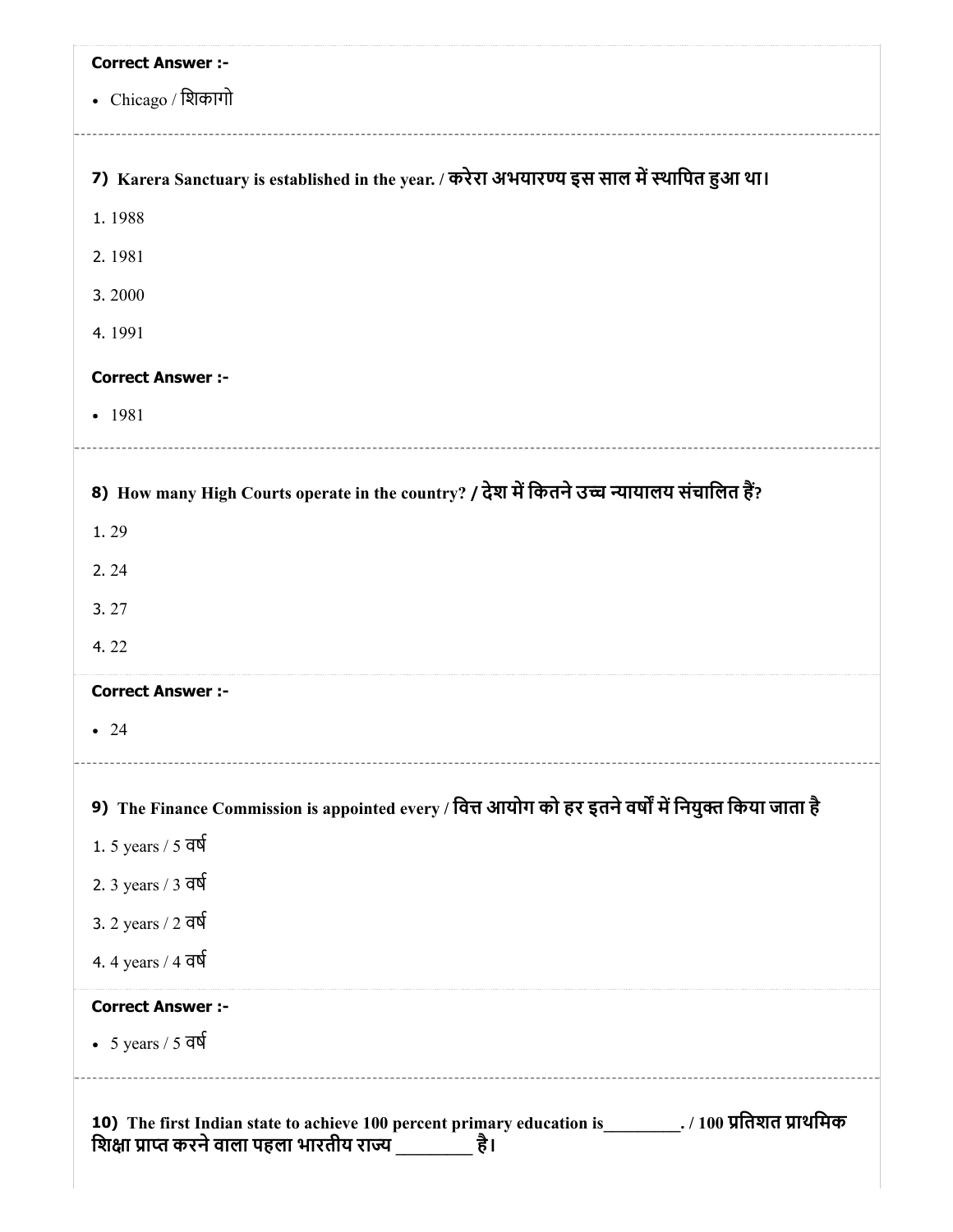- 1. Gujarat / गुजरात
- 2. Tamil Nadu / तिमलनाडु
- 3. Kerala / केरल
- 4. Delhi / िदी

### Correct Answer :-

Kerala / केरल

# 11) The term 'Chinaman' is associated with / शब्द 'चिनामान' इससे संबंधित है

- 1. Football / फुटबॉल
- 2. Swimming / तैराकी
- 3. Cricket / िकेट
- 4. Tennis / टेिनस

### Correct Answer :-

Cricket / िकेट

# 12) Who is the current Chief Minister of Maharashtra? / महाराष्ट्र के वर्तमान मुख्यमंत्री कौन है?

- 1. Devendra Fadnavis / देवे फडणवीस
- 2. Vilasrao Deshmukh / िवलासराव देशमुख
- 3. Sharad Pawar / शरद पवार
- 4. Bal Thackeray / बाल ठाकरे

#### Correct Answer :-

• Devendra Fadnavis / देवेन्द्र फडणवीस

# 13) Who is currently the Union minister of Textiles? / वर्तमान में वस्त्र के संघीय मंत्री कौन है?

- 1. Radha Mohan Singh / राधा मोहन िसंह
- 2. Smriti Irani / स्मृति ईरानी
- 3. Maneka Gandhi / मेनका गांधी
- 4. Sushma Swaraj / सुषमा स्वराज

#### Correct Answer :-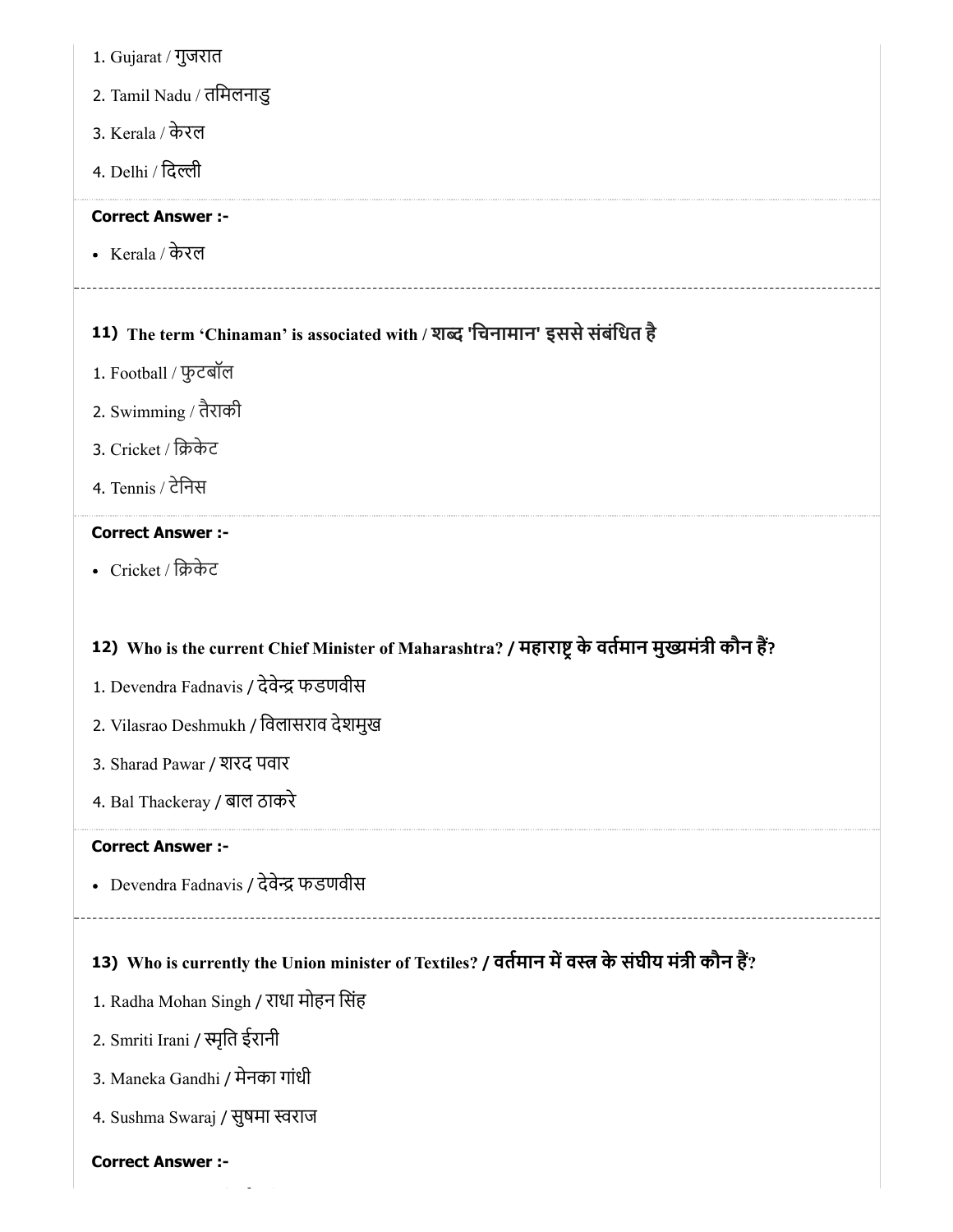• Smriti Irani / स्मृति ईरानी

# 14) Who is the Cabinet Secretary of India? / भारत का कैिबनट सिचव कौन है?

- 1. Shyamala Gopinath / श्यामला गोपीनाथ
- 2. Pradeep Kumar Sinha / प्रदीप कुमार सिन्हा
- 3. S Jaishankar / एस जयशंकर
- 4. R K Dutta / आर के दा

### Correct Answer :-

• Pradeep Kumar Sinha / प्रदीप कुमार सिन्हा

### 15) Who is the Union Minister for Science and Technology? / विज्ञान और प्रौद्योगिकी के केन्द्रीय मंत्री कौन है?

- 1. Harsimrat Kaur Badal / हरिसमरत कौर बादल
- 2. Narendra Tomar / नरेन्द्र तोमर
- 3. Uma Bharati / उमा भारती
- 4. Harsh Vardhan / हषवधन

#### Correct Answer :-

Harsh Vardhan / हषवधन

# 16) Anti-Leprosy Day is observed on / कुष्ठ रोग उन्मूलन दिवस \_\_\_\_\_\_\_ को मनाया जाता है।

- 1. April 25<sup>th</sup> / 25 अप्रैल
- 2. January 30<sup>th</sup> / 30 जनवरी
- 3. December 1<sup>st</sup> / 1 दिसम्बर
- 4. July 3<sup>rd</sup> / 3 जुलाई

### Correct Answer :-

January 30<sup>th</sup> / 30 जनवरी

17) Cow Sanctuary in Madhya Pradesh is located at: / मध्य प्रदेश में गाय अभयारण्य निम्न स्थान पर स्थित है:

1. Pachama (Sehore) / पचमा (िसहोर)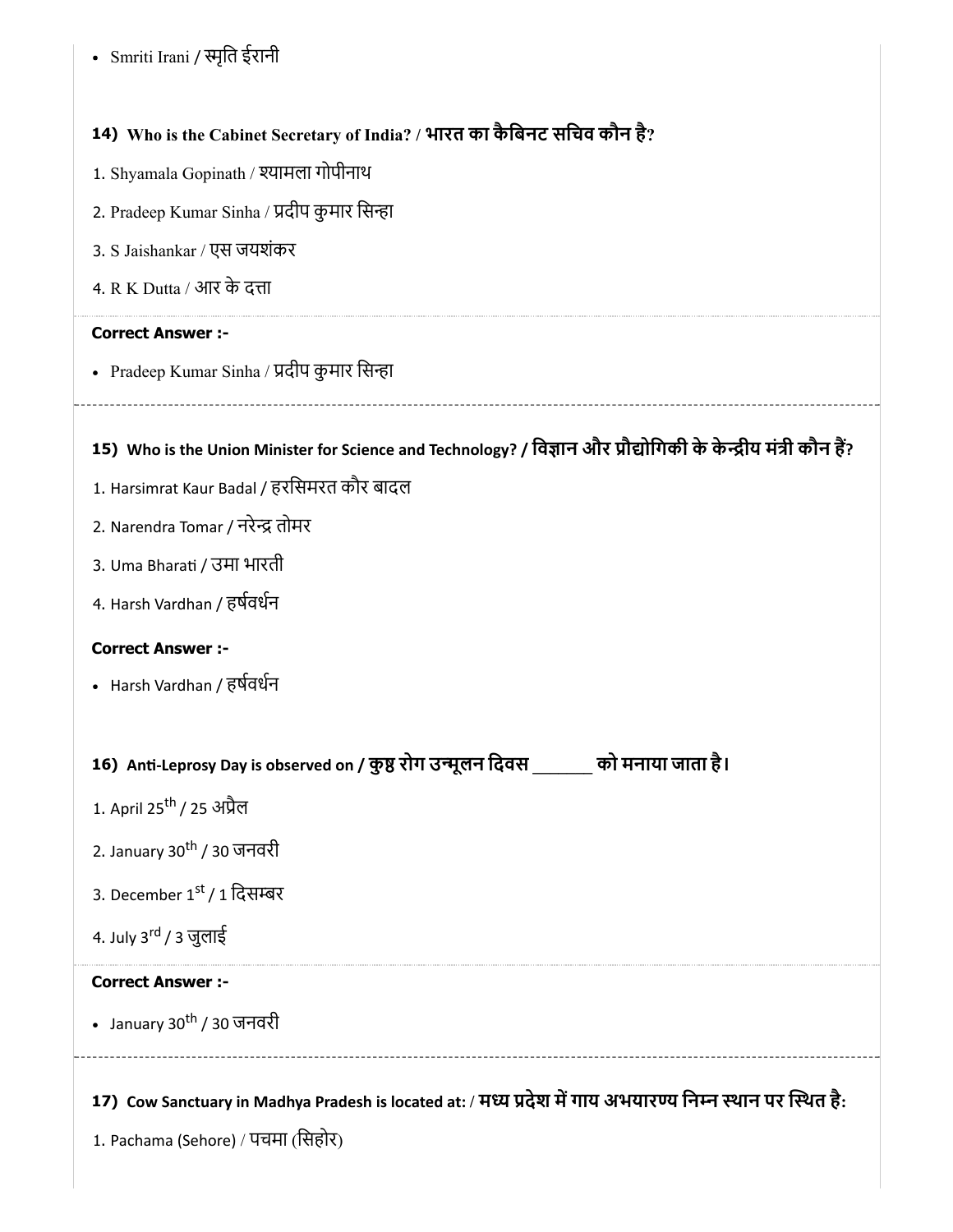| 2. Salariya (Agar) / सलरिया (अगर)                                                                                                                                                                        |
|----------------------------------------------------------------------------------------------------------------------------------------------------------------------------------------------------------|
| 3. Mangaliya (Indore) / मैंगलिया (इन्दौर)                                                                                                                                                                |
| 4. Bandol (Seoni) / बंडोल (सिओनी)                                                                                                                                                                        |
| <b>Correct Answer :-</b>                                                                                                                                                                                 |
| • Salariya (Agar) / सलरिया (अगर)                                                                                                                                                                         |
| is India's first dedicated space observatory launched in 2016. / ____________ भारत की प्रथम<br><b>18</b> )<br>समर्पित अंतरिक्ष वैधशाला है जिसका प्रक्षेपण 2016 में किया गया था।                          |
| 1. CARTOSAT / कार्टोसेट                                                                                                                                                                                  |
| 2. SARAL / सरल                                                                                                                                                                                           |
| 3. ASTROSAT / एस्ट्रोसैट                                                                                                                                                                                 |
| 4. Kalpana – 1 / कल्पना - I                                                                                                                                                                              |
| <b>Correct Answer :-</b>                                                                                                                                                                                 |
| • ASTROSAT / एस्ट्रोसैट                                                                                                                                                                                  |
|                                                                                                                                                                                                          |
| 19) Which yogana intends to rid villages of filth and mud and create atmosphere of sanitation. / किस<br>योजना का उद्देश्य गांवों को गंदगी तथा कीचड़ से मुक्त करना तथा स्वच्छ वातावरण का निर्माण करना है? |
| 1. Ladli Laxmi Yogana / लाडली लक्ष्मी योजना                                                                                                                                                              |
| 2. Mukhyamantri Gram Sadak Yojana / मुख्यमंत्री ग्राम सड़क योजना                                                                                                                                         |
| 3. Nandishala Yogana / नंदीशाला योजना                                                                                                                                                                    |
| 4. Panch Parmeshwar Yojana / पंच परमेश्वर योजना                                                                                                                                                          |
| <b>Correct Answer:-</b>                                                                                                                                                                                  |
| • Panch Parmeshwar Yojana / पंच परमेश्वर योजना                                                                                                                                                           |
|                                                                                                                                                                                                          |
| 20) Which Indian won the 2017 Australian Super Series Badminton tournament? / किस भारतीय ने 2017<br>ऑस्ट्रेलियन सुपर श्रृंखला बैडमिंटन खेल प्रतियोगिता जीती थी?                                          |
| 1. Nanda Gopal / नंदा गोपाल                                                                                                                                                                              |
| 2. P V Sindhu / पी वी सिंधु                                                                                                                                                                              |

4. Sai Praneeth / साईं प्रणीत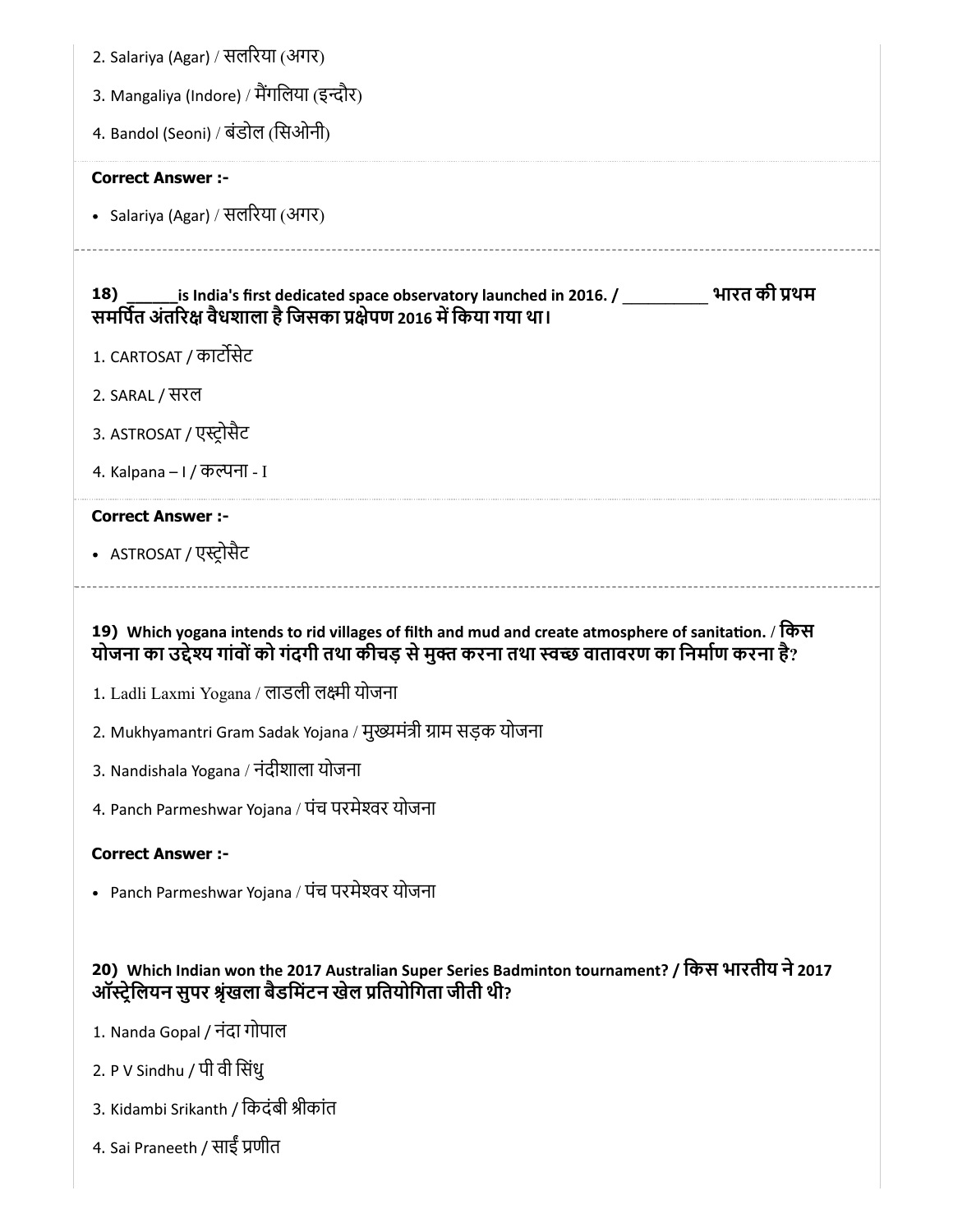#### Correct Answer :-

• Kidambi Srikanth / किदंबी श्रीकांत

21) Select the option that is true about the Statements and Conclusions given: Statements: All flowers are seeds No petals are flowers Conclusions: I. No petal is a seed II. All petals are seeds

 $/$  उस विकल्प का चयन कीजिए जोकि दिए गए कथनों और निष्कर्षों के बारे में सही है : कथन: सभी फूल बीज ह

कोई पंखुड़ी फूल नहींह निष्कर्षः I. कोई पंखुड़ी एक बीज नहींहै II. सभी पंखुड़ी बीज ह

1. both conclusion I and II follows / निष्कर्ष I और II दोनों अनुसरण करते हैं

2. either conclusion I or conclusion II follows / या तो निष्कर्ष I या निष्कर्ष II अनुसरण करते हैं

3. only conclusion I follows / केवल निष्कर्ष I अनुसरण करता है

4. only conclusion II follows / केवल निष्कर्ष II अनुसरण करता है

#### Correct Answer :-

• either conclusion I or conclusion II follows / या तो निष्कर्ष I या निष्कर्ष II अनुसरण करते हैं

22) If *paper* is called *wood, wood* is called *straw, straw* is called *grass, grass* is called *rubber* and *rubber* is called *cloth,* what are *tyres* made of? / यिद *paper* को *wood* कहा जाता है, *wood* को *straw* कहा जाता है, *straw* को *grass* कहा जाता है, *grass* को *rubber* कहा जाता हैऔर *rubber* को *cloth* कहा जाता है, तो टायर िकस चीज़ का बना होता है?

1. *Cloth*

2. *Grass*

3. *Rubber*

4. *None of the above /* इनमसेिकसी चीज़ सेनहीं

Correct Answer :-

*Cloth*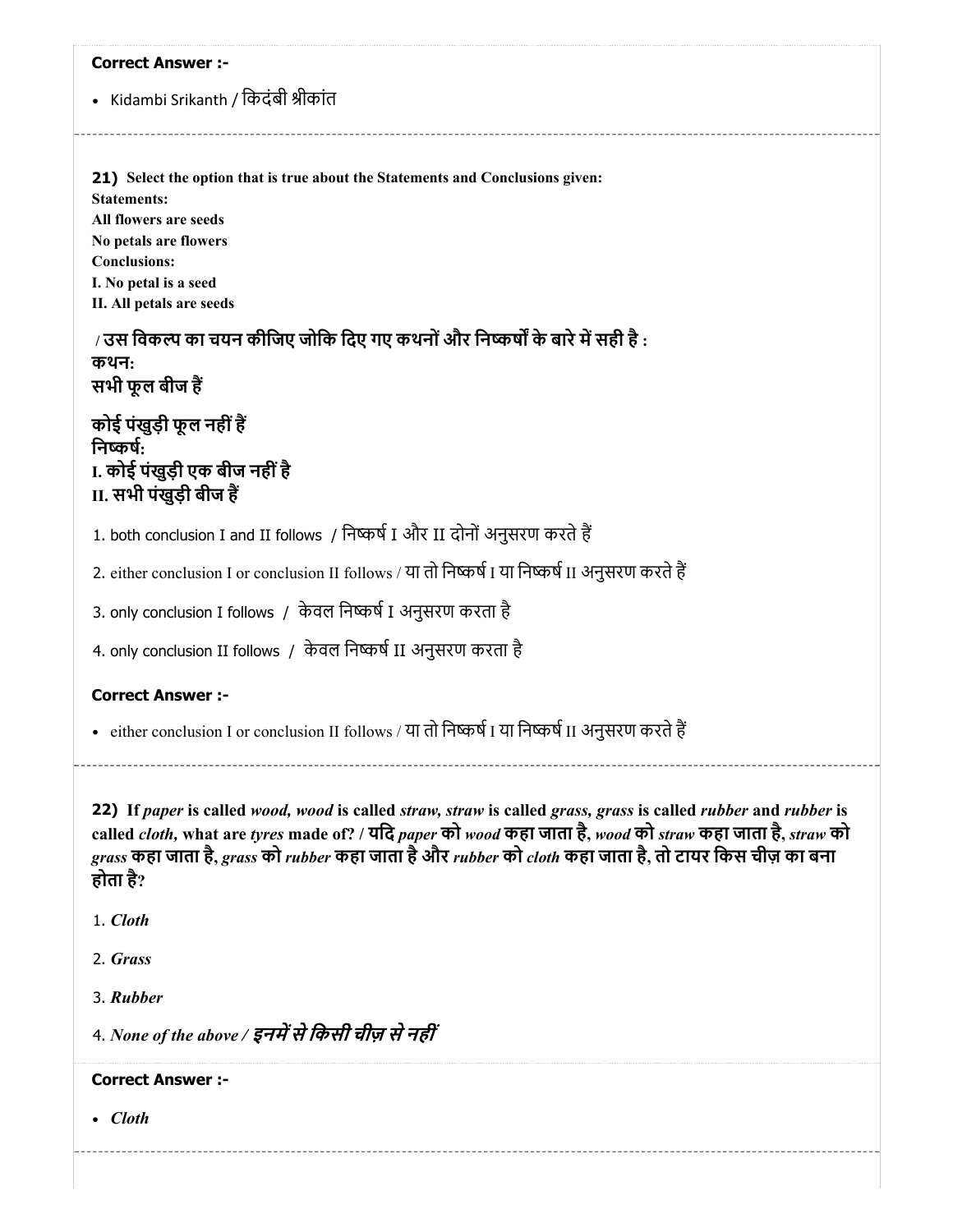| 23) Complete the series choosing the missing number: / लुप्त संख्या चुनकर श्रृंखला को पूरा कीजिए:                                                                                 |
|-----------------------------------------------------------------------------------------------------------------------------------------------------------------------------------|
| $3, 6, 5, 20, 7, 42, 9, \underline{\hspace{1cm}}$                                                                                                                                 |
| 1.66                                                                                                                                                                              |
| 2.54                                                                                                                                                                              |
| 3.72                                                                                                                                                                              |
| 4.60                                                                                                                                                                              |
| <b>Correct Answer :-</b>                                                                                                                                                          |
| $\bullet$ 72                                                                                                                                                                      |
| 24) Complete the series choosing the missing number: / लुप्त संख्या चुनकर श्रृंखला को पूरा कीजिए:                                                                                 |
| 12, 32, ______, 152, 312                                                                                                                                                          |
| 1.74                                                                                                                                                                              |
| 2.75                                                                                                                                                                              |
| 3.70                                                                                                                                                                              |
| 4.72                                                                                                                                                                              |
| <b>Correct Answer :-</b>                                                                                                                                                          |
| $\bullet$ 72                                                                                                                                                                      |
| 25) Complete the series choosing the missing number: / लुप्त संख्या चुनकर श्रृंखला को पूरा कीजिए:                                                                                 |
| $21, 25, 33, 49, \underline{\hspace{1cm}}$                                                                                                                                        |
| 1.80                                                                                                                                                                              |
| 2.75                                                                                                                                                                              |
| 3.81                                                                                                                                                                              |
| 4.72                                                                                                                                                                              |
| <b>Correct Answer :-</b>                                                                                                                                                          |
| • 81                                                                                                                                                                              |
| 26) The series given below contains a sequence of numbers. Identify the incorrect combination: / नीचे दी गई<br>श्रृंखला में, संख्याओं का एक क्रम उपस्थित हैं। गलत संयोजन पहचानिए: |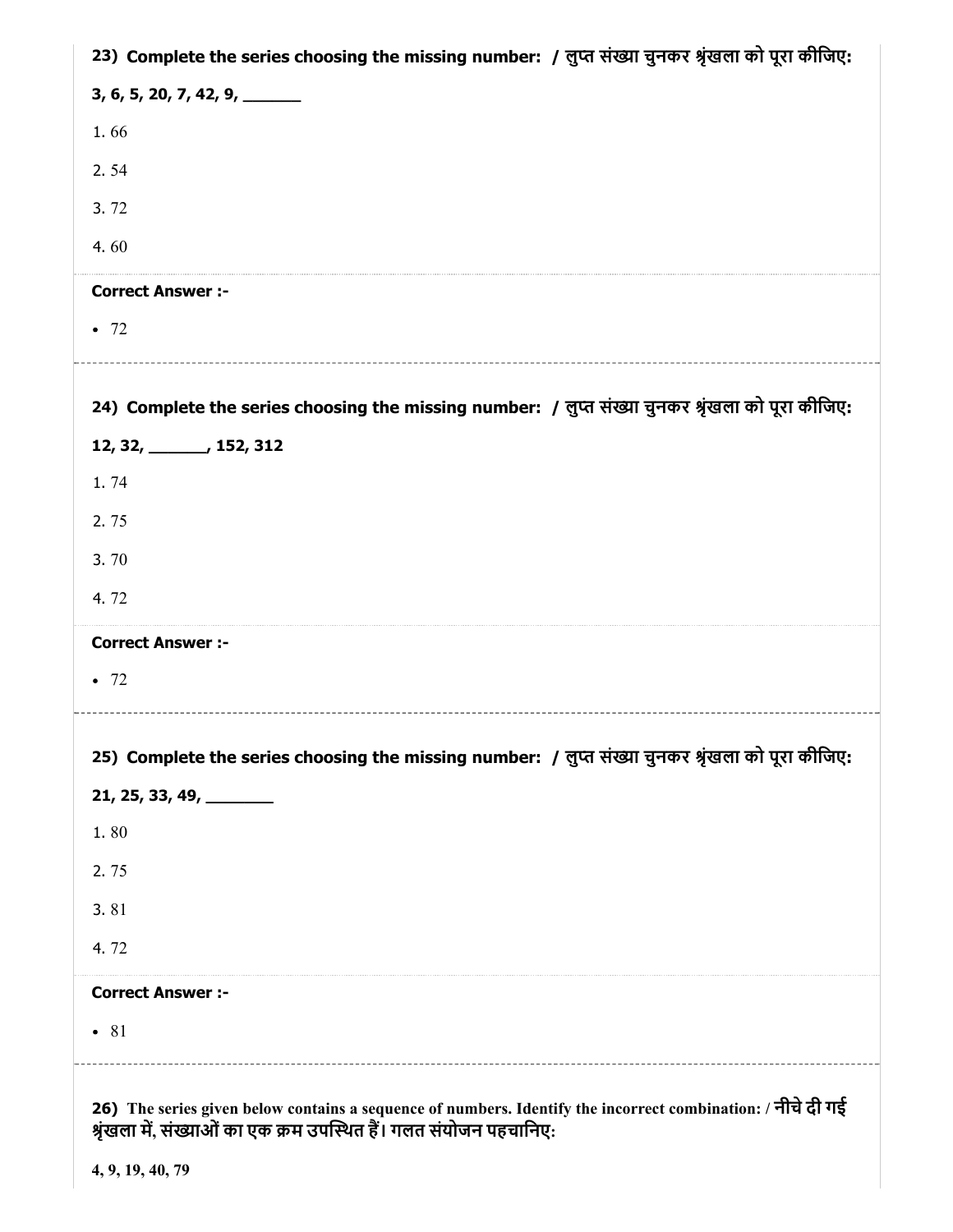| 1.4                                                                                                                                                                                                               |
|-------------------------------------------------------------------------------------------------------------------------------------------------------------------------------------------------------------------|
| 2.40                                                                                                                                                                                                              |
| 3.9                                                                                                                                                                                                               |
| 4.79                                                                                                                                                                                                              |
| <b>Correct Answer :-</b>                                                                                                                                                                                          |
| $\bullet$ 40                                                                                                                                                                                                      |
| 27) Find the odd one out: / एक विषम ज्ञात कीजिए:                                                                                                                                                                  |
| 115, 100, 90, 70, 45, 15                                                                                                                                                                                          |
| 1.100                                                                                                                                                                                                             |
| 2.90                                                                                                                                                                                                              |
| 3.45                                                                                                                                                                                                              |
| 4.70                                                                                                                                                                                                              |
| <b>Correct Answer :-</b>                                                                                                                                                                                          |
| $-100$                                                                                                                                                                                                            |
| 28) Two dice are thrown simultaneously. What is the probability of getting a sum, which is a multiple of 4. /<br>दो पांसे एक साथ फेंके गए हैं। उनसे ऐसा योग प्राप्त करने की प्रायिकता निम्न है जो 4 का गुणांक हो: |
| $\frac{1}{9}$                                                                                                                                                                                                     |
| $\frac{1}{4}$                                                                                                                                                                                                     |
| $\frac{3}{3}$                                                                                                                                                                                                     |
| $rac{2}{9}$                                                                                                                                                                                                       |
| <b>Correct Answer :-</b>                                                                                                                                                                                          |
|                                                                                                                                                                                                                   |
|                                                                                                                                                                                                                   |
| 29) Complete the series choosing the missing letter/s: / लुप्त अक्षर/अक्षरों को चुनकर श्रृंखला को पूरा कीजिए:                                                                                                     |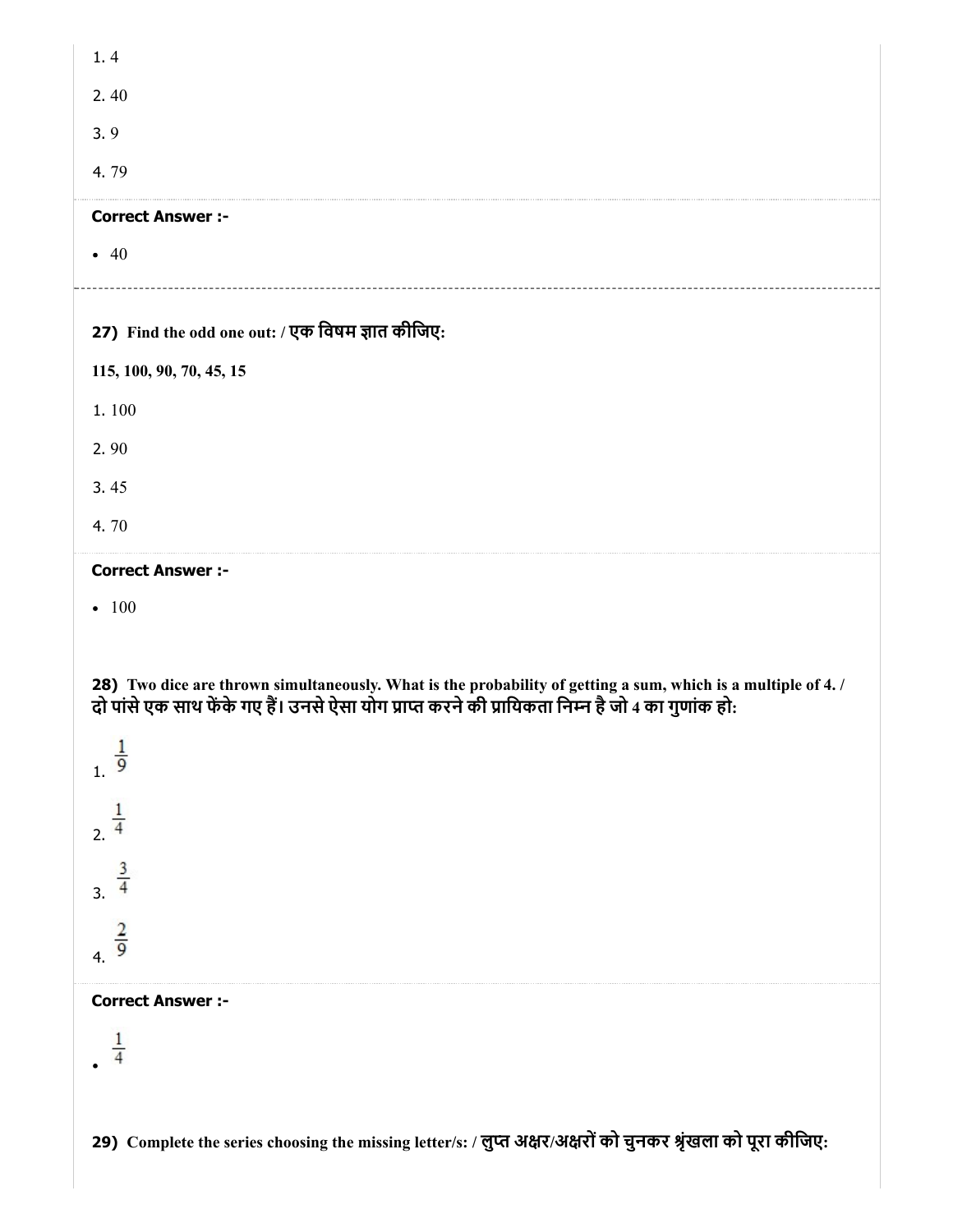| aab a bb a                                                                                                                                                                                                                                         |
|----------------------------------------------------------------------------------------------------------------------------------------------------------------------------------------------------------------------------------------------------|
| 1. a, b, b                                                                                                                                                                                                                                         |
| 2. a, b, a                                                                                                                                                                                                                                         |
| 3. b, a, b                                                                                                                                                                                                                                         |
| 4. b, a, a                                                                                                                                                                                                                                         |
| <b>Correct Answer :-</b>                                                                                                                                                                                                                           |
| $\bullet$ b, a, a                                                                                                                                                                                                                                  |
|                                                                                                                                                                                                                                                    |
| 30) A is taller than B who is shorter than C. D is taller than E but shorter than B. C is shorter than A. Who is<br>the tallest? / A, B से लंबा है जोकि कि C से छोटा है। D, E से लंबा है लेकिन B से छोटा है। C, A से छोटा है। सबसे लंबा<br>कौन है? |
| 1.E                                                                                                                                                                                                                                                |
| 2. C                                                                                                                                                                                                                                               |
| 3. A                                                                                                                                                                                                                                               |
| 4. D                                                                                                                                                                                                                                               |
| <b>Correct Answer :-</b>                                                                                                                                                                                                                           |
| $\bullet$ A                                                                                                                                                                                                                                        |
|                                                                                                                                                                                                                                                    |
| 31) The series given below contains a sequence of numbers. Identify the incorrect combination: / नीचे दी गई<br>श्रृंखला में, संख्याओं का एक क्रम उपस्थित हैं। गलत संयोजन पहचानिए:                                                                  |
| 325, 259, 202, 160, 127, 105, 94                                                                                                                                                                                                                   |
| 1.202                                                                                                                                                                                                                                              |
| 2.94                                                                                                                                                                                                                                               |
| 3.127                                                                                                                                                                                                                                              |
|                                                                                                                                                                                                                                                    |
| 4.259                                                                                                                                                                                                                                              |
| <b>Correct Answer :-</b>                                                                                                                                                                                                                           |
| $-202$                                                                                                                                                                                                                                             |
|                                                                                                                                                                                                                                                    |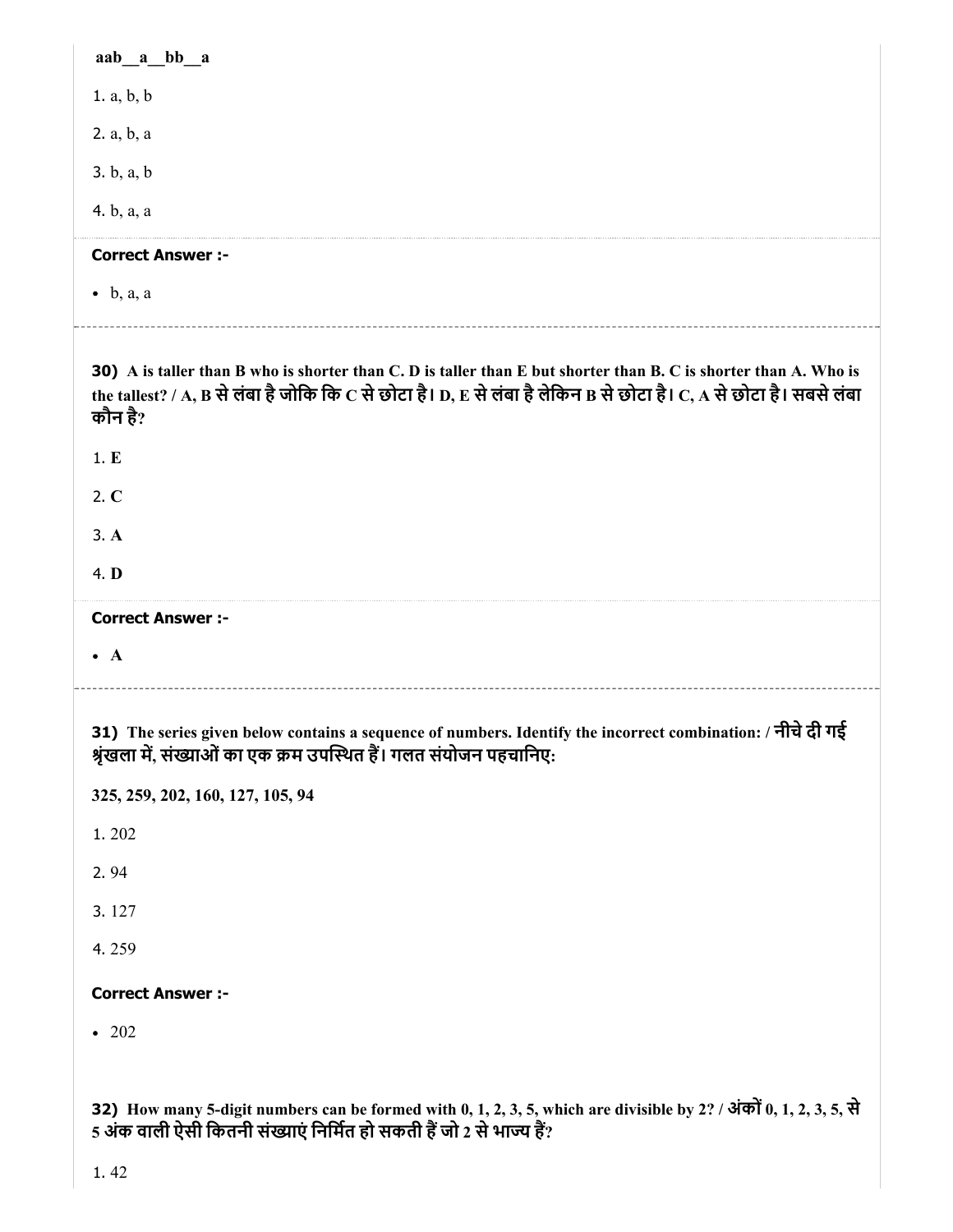| 2.24                                                                                                                                                                                                                                                            |
|-----------------------------------------------------------------------------------------------------------------------------------------------------------------------------------------------------------------------------------------------------------------|
| 3.72                                                                                                                                                                                                                                                            |
| 4.60                                                                                                                                                                                                                                                            |
| <b>Correct Answer :-</b>                                                                                                                                                                                                                                        |
| $\bullet$ 42                                                                                                                                                                                                                                                    |
| <b>33)</b> Select the option that is true about the Statements and Conclusions given:<br><b>Statements:</b><br>Some thieves are robbers<br>All burglars are robbers<br><b>Conclusions:</b><br>I. Some burglars are thieves<br>II. Some robbers are thieves      |
| / उस विकल्प का चयन कीजिए जोकि दिए गए कथनों और निष्कर्षों के बारे में सही है :<br>कथन:<br>कुछ चोर डाकू हैं                                                                                                                                                       |
| सभी सेंधमार डाकू हैं<br>निष्कर्ष:<br>I. कुछ सेंधमार चोर हैं<br>II. कुछ डाकू चोर हैं                                                                                                                                                                             |
| 1. both conclusion I and II follows / निष्कर्ष I और II दोनों अनुसरण करते हैं                                                                                                                                                                                    |
| 2. neither conclusion I nor conclusion II follows / न ही निष्कर्ष I और न ही निष्कर्ष II अनुसरण करते हैं                                                                                                                                                         |
| 3. only conclusion I follows / केवल निष्कर्ष I अनुसरण करता है                                                                                                                                                                                                   |
| 4. only conclusion II follows / केवल निष्कर्ष II अनुसरण करता है                                                                                                                                                                                                 |
| <b>Correct Answer :-</b>                                                                                                                                                                                                                                        |
| • only conclusion II follows / केवल निष्कर्ष II अनुसरण करता है                                                                                                                                                                                                  |
| 34) Select the option that is true about the Statements and Conclusions given:<br><b>Statements:</b><br>All doctors are surgeons<br>Some doctors are homoeopaths<br><b>Conclusions:</b><br>I. Some homoeopaths are surgeons<br>II. All homoeopaths are surgeons |
| / उस विकल्प का चयन कीजिए जोकि दिए गए कथनों और निष्कर्षों के बारे में सही है :                                                                                                                                                                                   |

कथन: सभी डॉटर सजन ह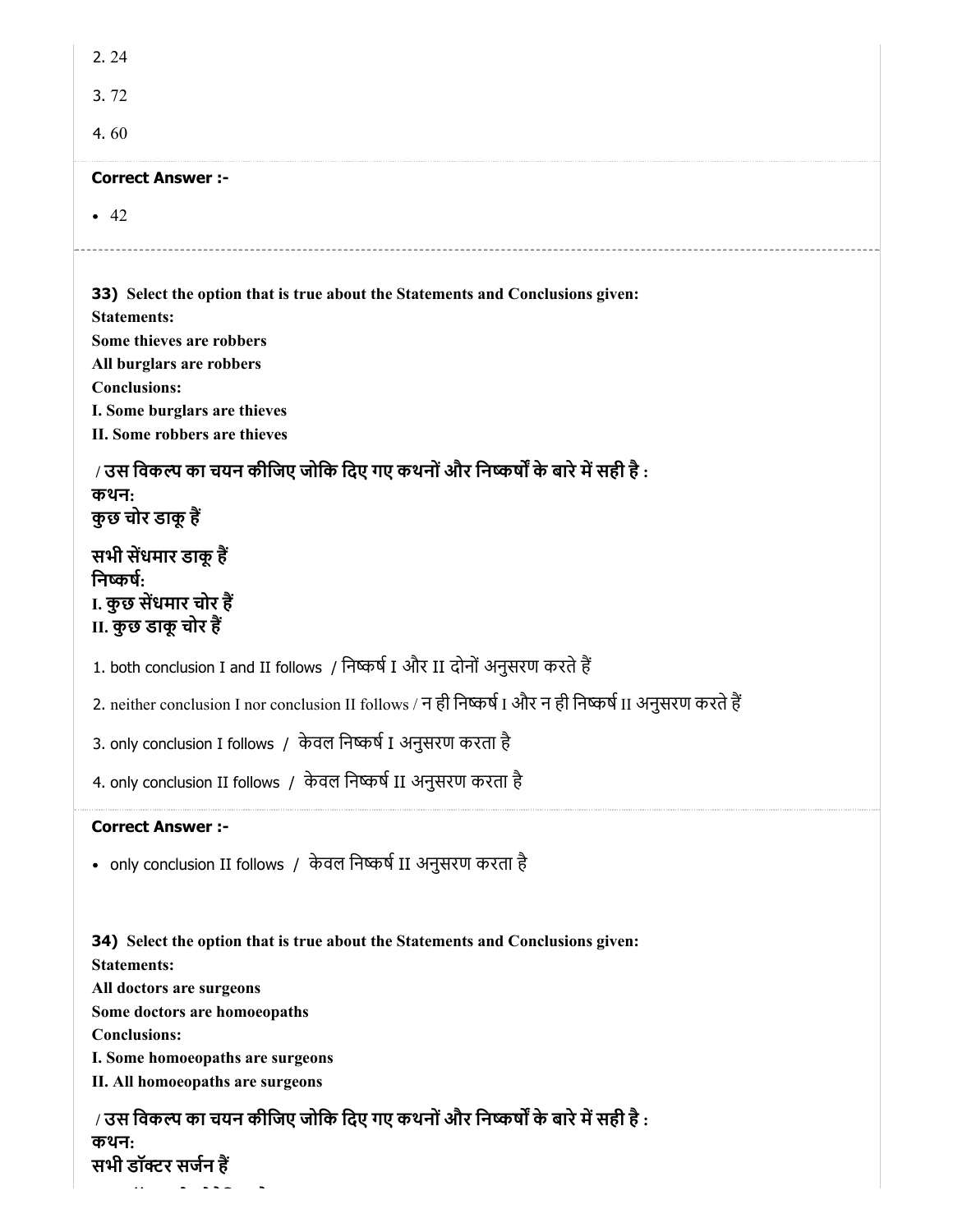## कुछ डॉटर होयोपैिथक ह निष्कर्ष: I. कुछ होयोपैिथक सजन ह II. सभी होयोपैिथक सजन ह

1. both conclusion I and II follows / निष्कर्ष I और II दोनों अनुसरण करते हैं

2. neither conclusion I nor conclusion II follows / न ही निष्कर्ष I और न ही निष्कर्ष II अनुसरण करते हैं

3. only conclusion I follows / केवल निष्कर्ष I अनुसरण करता है

4. only conclusion II follows / केवल निष्कर्ष II अनुसरण करता है

#### Correct Answer :-

• only conclusion I follows / केवल निष्कर्ष I अनुसरण करता है

35) Select the option that is true about the Statements and Conclusions given: Statements: No charms are harms No balms are harms Conclusions: I. No balms are charms II. Some balms are charms

/ उस विकल्प का चयन कीजिए जोकि दिए गए कथनों और निष्कर्षों के बारे में सही है : कथन: कोई चार्म हार्म नहीं हैं

कोई बाम हार्म नहीं हैं निष्कर्ष: I. कोई बाम चार्म नहीं हैं II. कुछ बॉम चामह

1. both conclusion I and II follows / निष्कर्ष I और II दोनों अनुसरण करते हैं

2. either conclusion I or conclusion II follows / या तो निष्कर्ष I या निष्कर्ष II अनुसरण करते हैं

3. only conclusion I follows / केवल निष्कर्ष I अनुसरण करता है

4. only conclusion II follows / केवल निष्कर्ष II अनुसरण करता है

### Correct Answer :-

• either conclusion I or conclusion II follows / या तो निष्कर्ष I या निष्कर्ष II अनुसरण करते हैं

36) In a certain code language, *rng gat goz mpq* means *Integrated Rural Development* Programme, tyho rng fem means Improved Rural Economy, and mes rds tyho means Urban Economy vitalisation. Which is the word for *Improved* in that code language? /एक ख़ास कोड भाषा में, *rng gat goz mpq*  का अर्थ *Integrated Rural Development Programme*; *tyho rng fem* का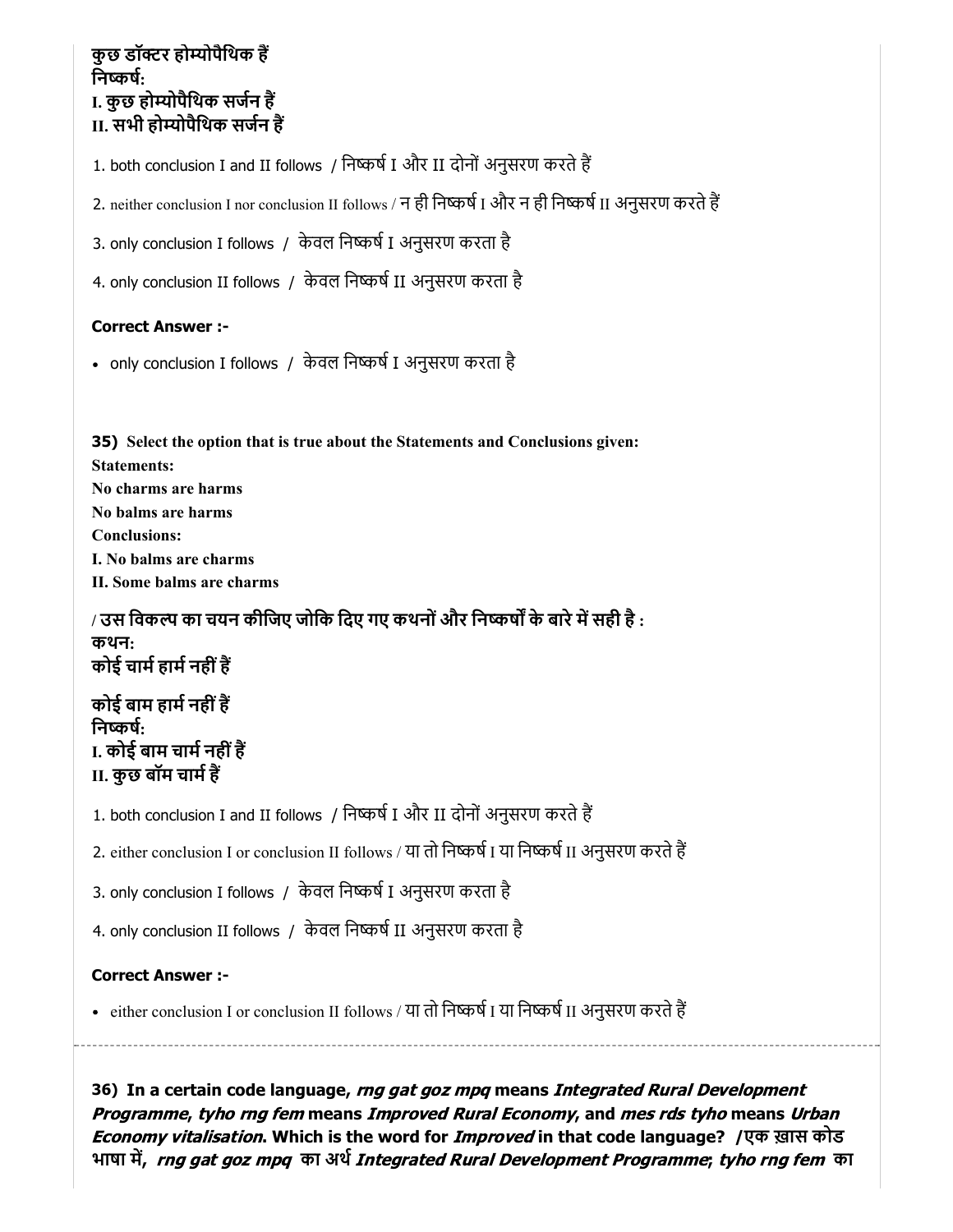| अर्थ Improved Rural Economy तथा mes rds tyho का अर्थ Urban Economy vitalisation होता है। इस<br>कोड भाषा में Improved के लिए किस शब्द का इस्तेमाल किया गया है?                            |
|------------------------------------------------------------------------------------------------------------------------------------------------------------------------------------------|
| 1. goz                                                                                                                                                                                   |
| 2. $rng$                                                                                                                                                                                 |
| $3.$ tyho                                                                                                                                                                                |
| 4. <i>fem</i>                                                                                                                                                                            |
| <b>Correct Answer :-</b>                                                                                                                                                                 |
| $\bullet$ fem                                                                                                                                                                            |
| 37) If TANGENT is coded NATGTNE, then how is MUSTARD coded? ? / यदि TANGENT को NATGTNE<br>से कोडित किया जाता है, तो <i>MUSTARD</i> को कैसे कोडित किया जायेगा?                            |
| 1. SUMTPRA                                                                                                                                                                               |
| 2. SUMTDRA                                                                                                                                                                               |
| 3. DRATMUS                                                                                                                                                                               |
| <b>4. MUSTDRA</b>                                                                                                                                                                        |
|                                                                                                                                                                                          |
| <b>Correct Answer :-</b>                                                                                                                                                                 |
| • SUMTDRA                                                                                                                                                                                |
|                                                                                                                                                                                          |
| 38) If <i>MONKEY</i> is coded <i>YEKNOM,</i> then how is <i>REMEDY</i> coded? / यदि <i>MONKEY</i> को <i>YEKNOM</i> से<br>कोडित किया जाता है, तो <i>REMEDY</i> को कैसे कोडित किया जायेगा? |
| 1. RDEMEY                                                                                                                                                                                |
| 2. YEDEMR                                                                                                                                                                                |
| 3. YDEMER                                                                                                                                                                                |
| 4. YREMED                                                                                                                                                                                |
| <b>Correct Answer :-</b>                                                                                                                                                                 |
| • YDEMER                                                                                                                                                                                 |
|                                                                                                                                                                                          |
| 39) If VICTORY is coded YLFWRUB, then how is SUCCESS coded? / यदि VICTORY को YLFWRUB से<br>कोडित किया जाता है, तो SUCCESS को कैसे कोडित किया जायेगा?<br>1. VXEEIVV                       |

2. VYEEIVV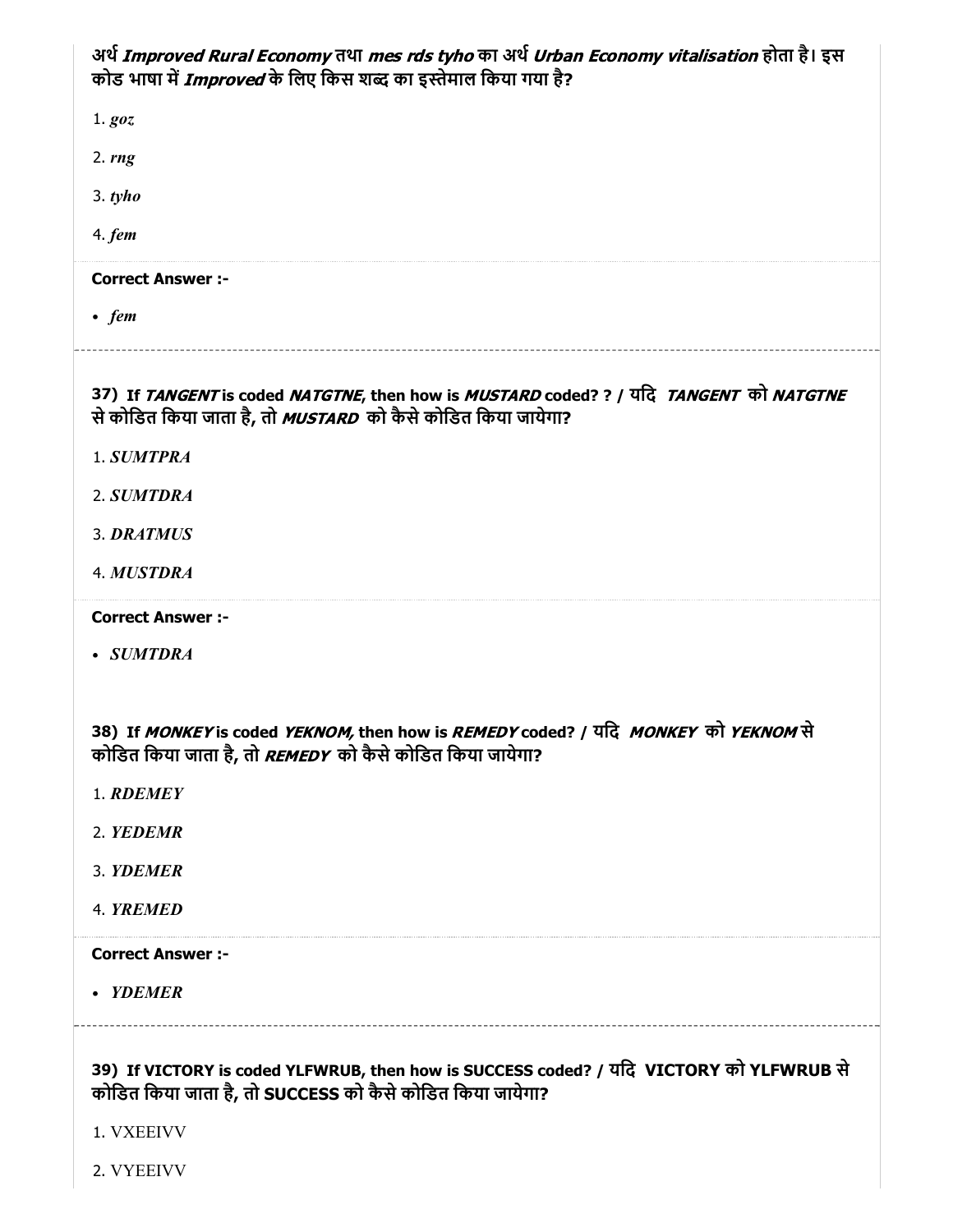3. VXFFHVV

4. VYFFHVV

Correct Answer :-

VXFFHVV

40) Choose the number which is different from others in the group: / उस संख्या का चयन करें जो समूह में अन्य से भिन्न है:

10, 21, 24, 26 1. 21 2. 24 3. 26 4. 10 Correct Answer :- • 21 Topic:- Mental Ability and Mental Aptitude Which of the following is less than 6 $\frac{3}{8}$  ? / निम्नलिखित में से कौन 6 $\frac{3}{8}$  से कम है? 1)  $1\frac{5}{8}+5\frac{1}{3}$  $3\frac{1}{3}+3\frac{2}{3}$  $4\frac{1}{2}+2\frac{3}{4}$  $rac{2\frac{1}{8}+4\frac{1}{8}}{4}$ Correct Answer :- $2\frac{1}{8}+4\frac{1}{8}$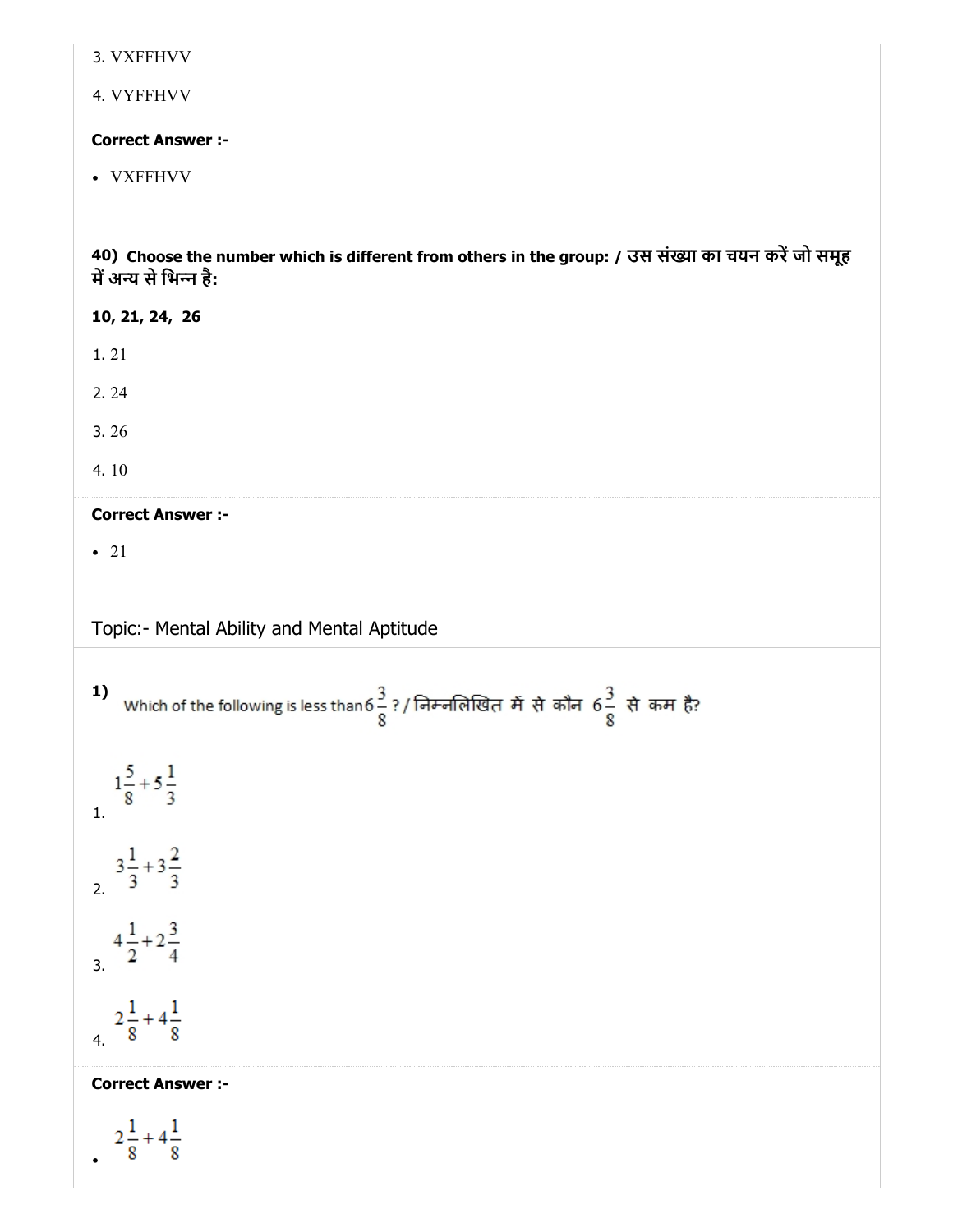

In the sequence shown below, which figure comes next? / नीचे दिये गये क्रम में, अगली आकृति कौन सी आयेगी?





- 3) A circular park has a square swimming pool of dimension 150 m  $\times$  150 m. If the land area of the park is 116100 sqm, what is the diameter of the park? / एक वृत्ताकार उद्यान में एक 150 मीटर × 150 मीटर आयाम का वर्गाकार तरण ताल है। यदि उद्यान की भूमि क्षेत्रफल 116110 वर्गमीटर है, तो उद्यान का व्यास क्या होगा?
- 1. 400 m / 400 मीटर
- 2. 420 m / 420 मीटर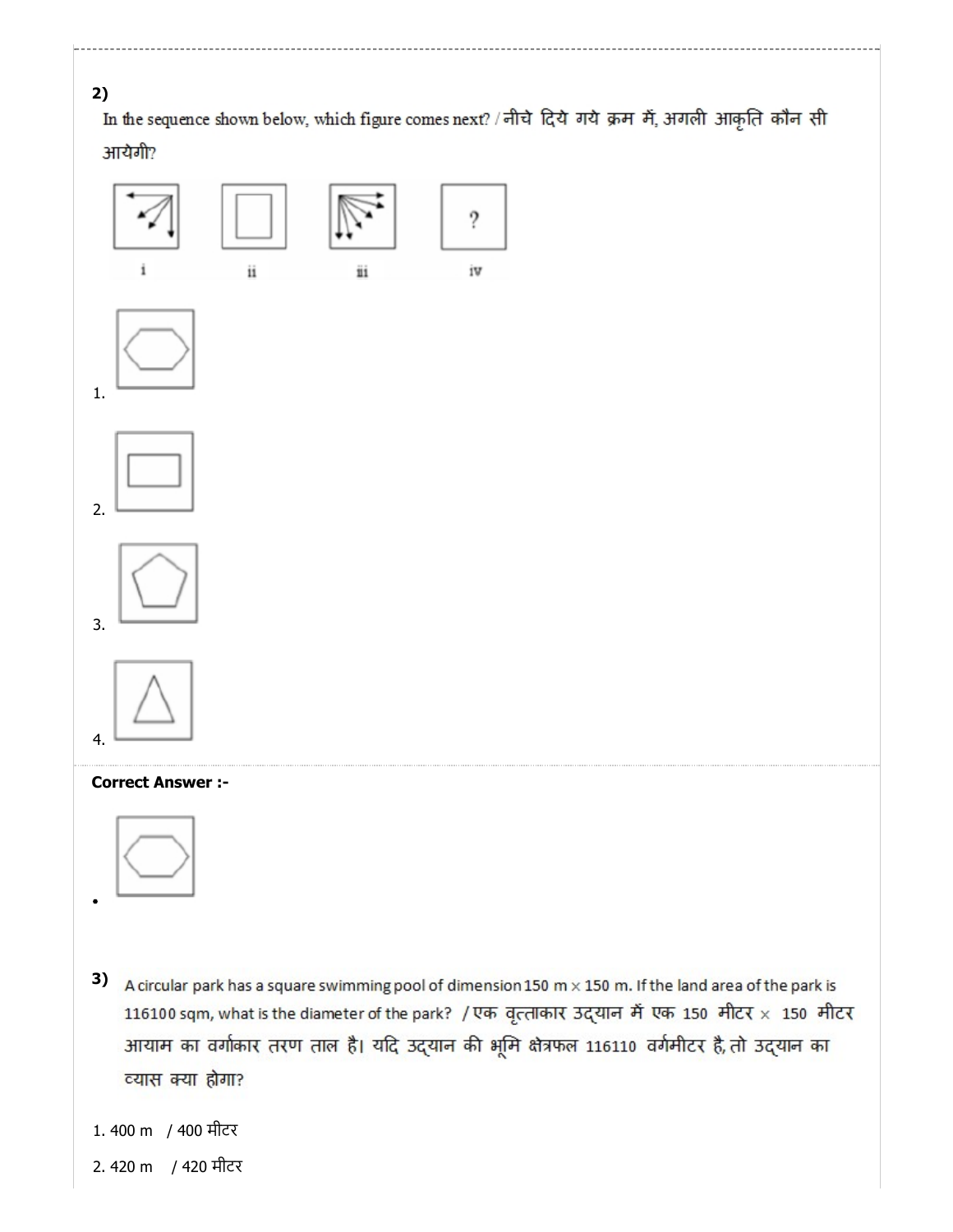3. 200 m / 200 मीटर

4. 210 m / 210 मीटर

### Correct Answer :-

420 m / 420 मीटर

### 4)

```
The value of x which makes \sqrt{\left(\frac{64}{225}+1\right)} = \left(1+\frac{x}{15}\right) is: / x का मान जो \sqrt{\left(\frac{64}{225}+1\right)} = \left(1+\frac{x}{15}\right)बनाता है:
1. 23
2. 2
3. 1
4. 8
```
### Correct Answer :-

 $\cdot$  2

### 5)

In the sequence shown below, which figure comes next? / नीचे दिये गये क्रम में, अगली आकृति कौन सी आयेगी?

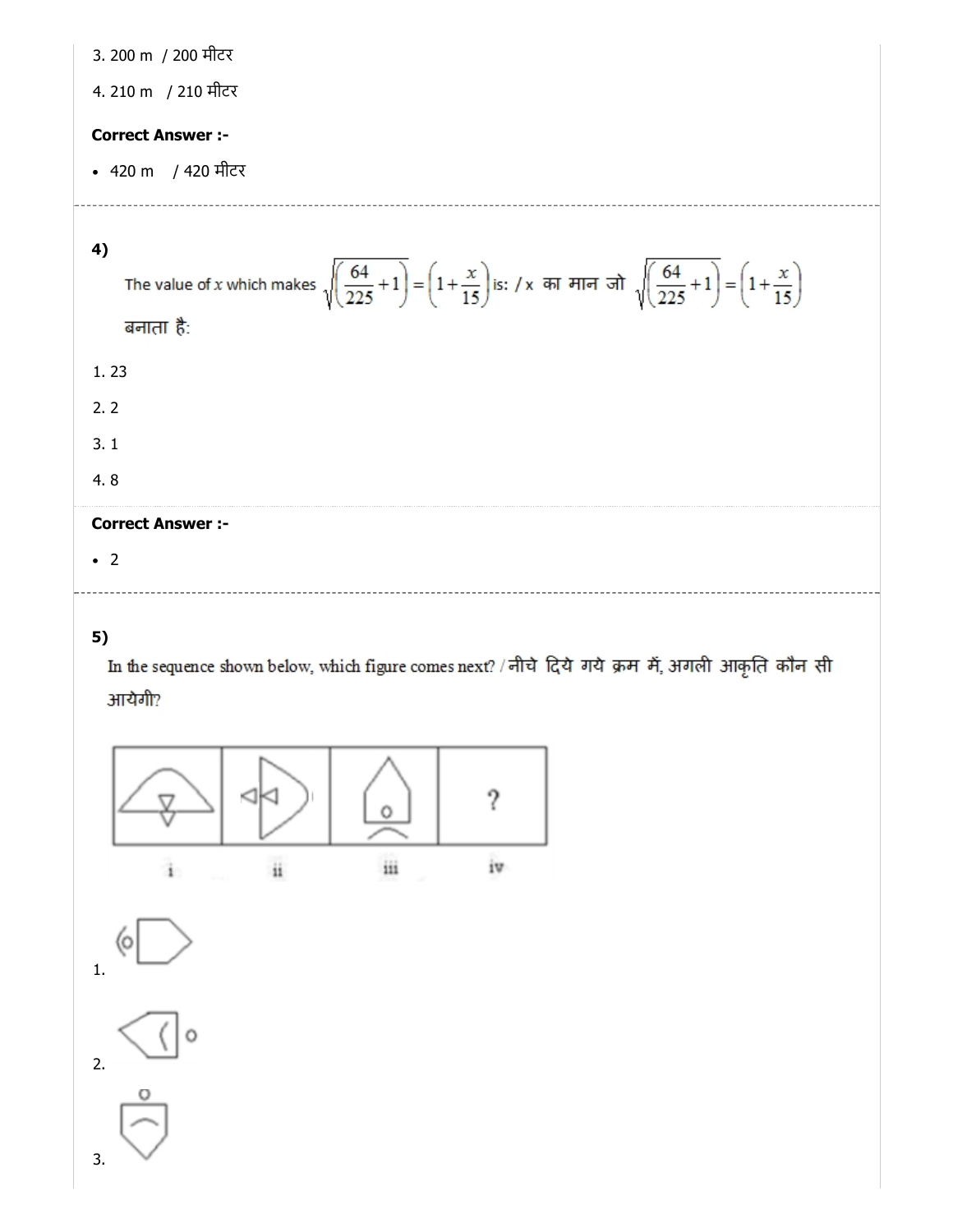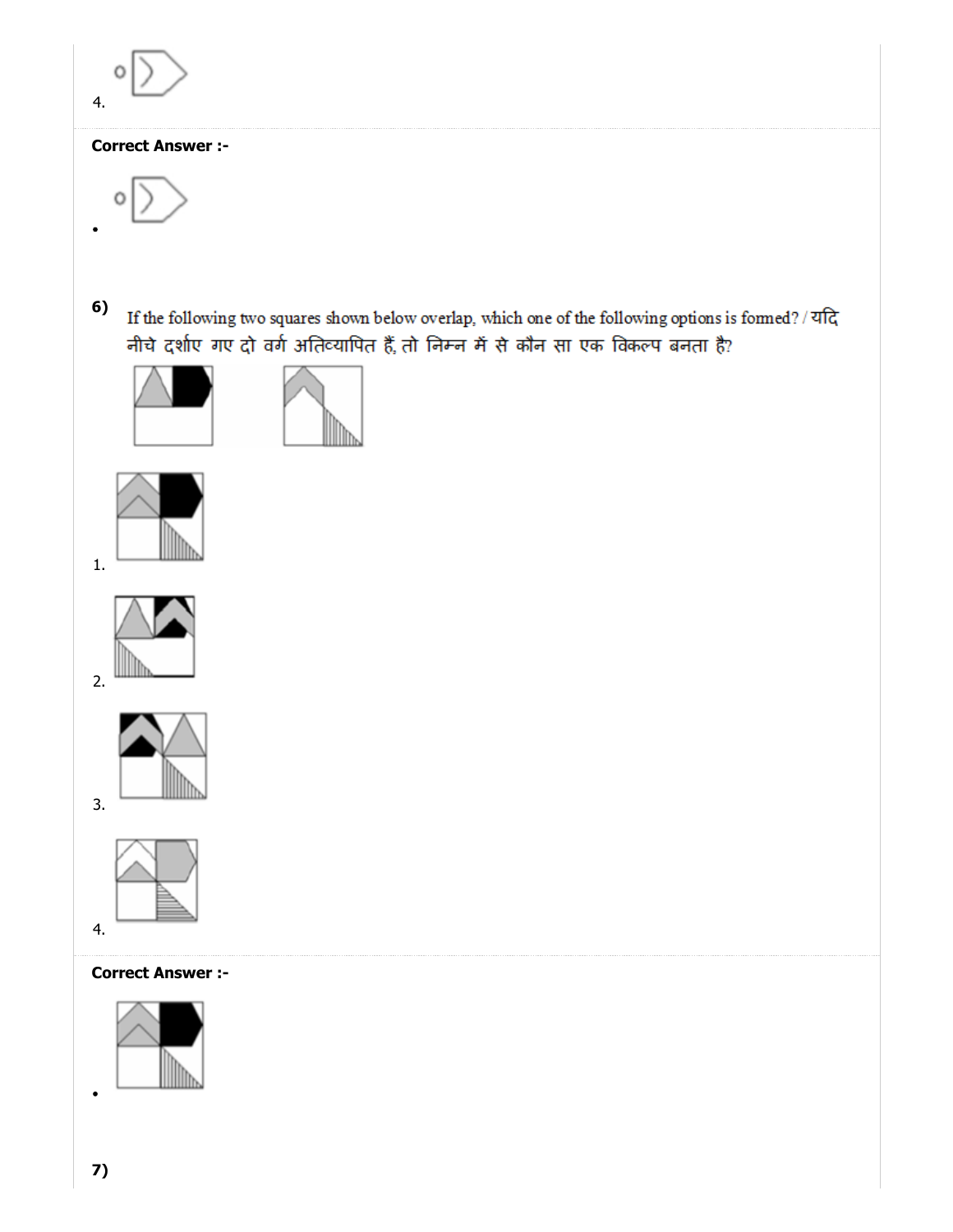Which of the following has fractions in ascending order? / निम्नलिखित में से किस में भिन्न आरोही क्रम में हैं?

 $\frac{7}{18}$ ,  $\frac{6}{17}$ ,  $\frac{5}{16}$  $\frac{6}{2}$ ,  $\frac{7}{17}$ ,  $\frac{5}{18}$ ,  $\frac{5}{16}$  $rac{5}{3}$ ,  $rac{7}{16}$ ,  $rac{6}{18}$ ,  $rac{6}{17}$  $\frac{5}{16}$ ,  $\frac{6}{17}$ ,  $\frac{7}{18}$ 

Correct Answer :-

 $rac{5}{16}$ ,  $rac{6}{17}$ ,  $rac{7}{18}$ 

8) Which one of the following four addresses is NOT EXACTLY same as the one given below? / निम्न दिये गये चार पतों में से कौन सा, नीचे दिये गये पते के बिल्कुल समान नहीं है?

Gerhard

Leimkugelstr. 13,

SchOPpenstedt, 38170

(i) Gerhard

Leimkugelstr. 13,

SchOPpenstebt, 38170

(ii) Gerhard

Leimkugelstr. 13,

SchOPpenstedt, 38170

(iii) Gerhard

Leimkugelstr. 13,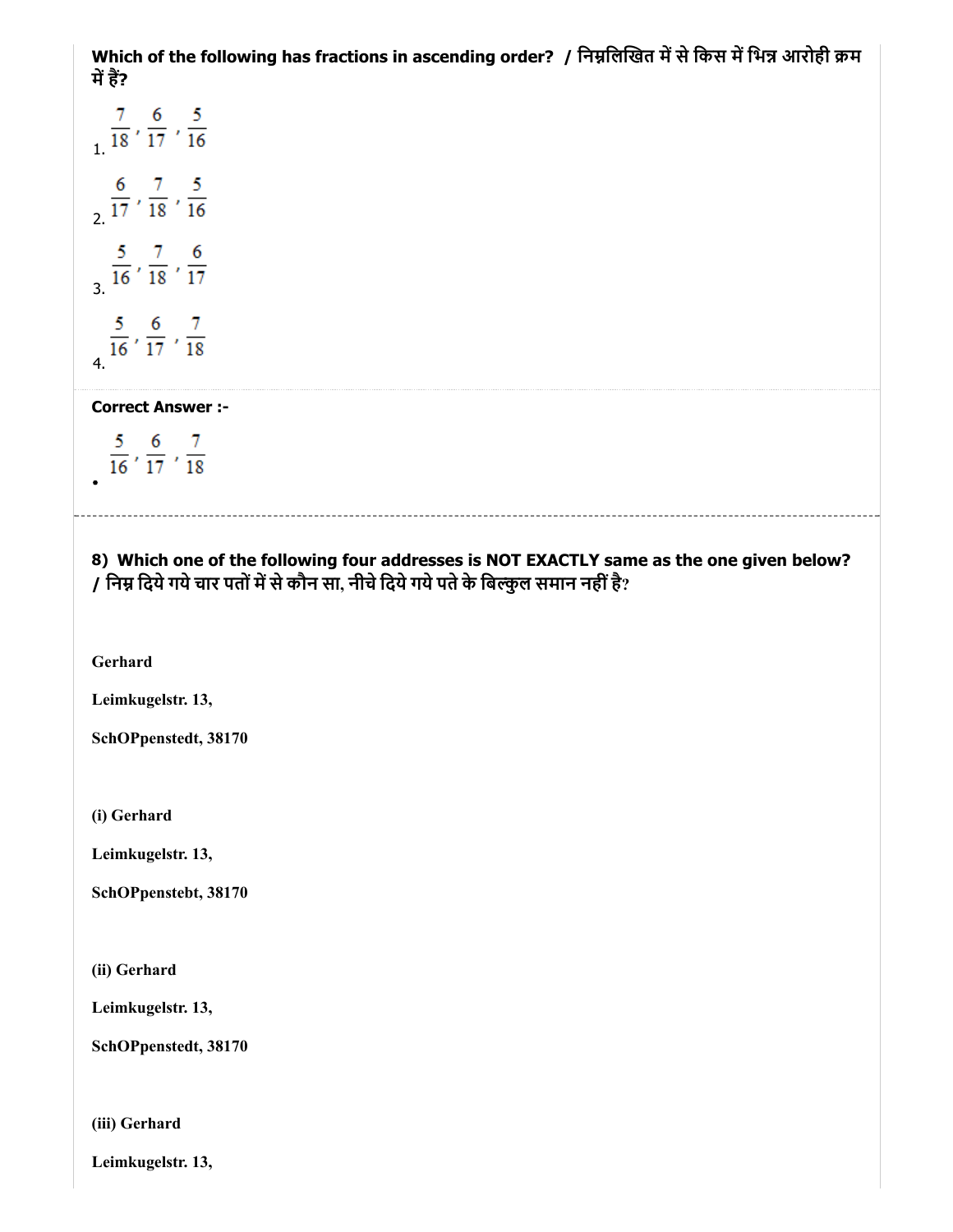| SchOPpenstedt, 38170     |
|--------------------------|
|                          |
| (iv) Gerhard             |
| Leimkugelstr. 13,        |
| SchOPpenstedt, 38170     |
| $1.$ iii                 |
| 2. ii                    |
| 3. iv                    |
| 4. i                     |
| <b>Correct Answer :-</b> |
| $\bullet$ $\rightarrow$  |
|                          |

9) During a certain military drill, when 6,440 soldiers were asked to line themselves in rows such that they maintain an equal numberof soldiers in each row to form a perfect square, it was found that 40 soldiers had been left out. In this case, how many soldiers were standing in each row? / एक निश्चित सैन्य अभ्यास के दौरान, जब 6,440 सैनिकों को स्वयं इस प्रकार पंक्तियां बनाने के लिए कहा गया जिससे कि प्रत्येक पंक्ति में समान संख्या में सैनिक आ जाएं एवं एक पूर्ण वर्ग बन सके, तो यह पाया गया कि 40 सैनिक को छोड़ दिया गया था। इस स्थिति में प्रत्येक पंक्ति में कितने सैनिक खड़े थे?

| 4.60         |  |
|--------------|--|
| 2.80<br>3.64 |  |
|              |  |
|              |  |
|              |  |
| 1.40         |  |

10) In a college, out of 850 students, 230 play cricket; 250 hockey and 360 basketball. Of the total, if 75 play both basketball and hockey; 68 play cricket and basketball; 37 play cricket and hockey; and 30 play all the three games, how many students don't play any games at all? / एक महाविद्यालय में, 850 विद्यार्थियों में से 230 क्रिकेट, 250 हॉकी एवं 360 बास्केटबॉल खेलते हैं। यदि कुल में से, 75 बास्केटबॉल एवं हॉकी दोनों खेलते हैं, 68 क्रिकेट एवं बास्केटबॉल खेलते हैं, 37 क्रिकेट एवं हॉकी खेलते हैं एवं 30 सभी तीनों खेल खेलते हैं, तो कितने विद्यार्थी कोई भी खेल नहीं खेलते हैं?

1. 140

2. 160

3. 130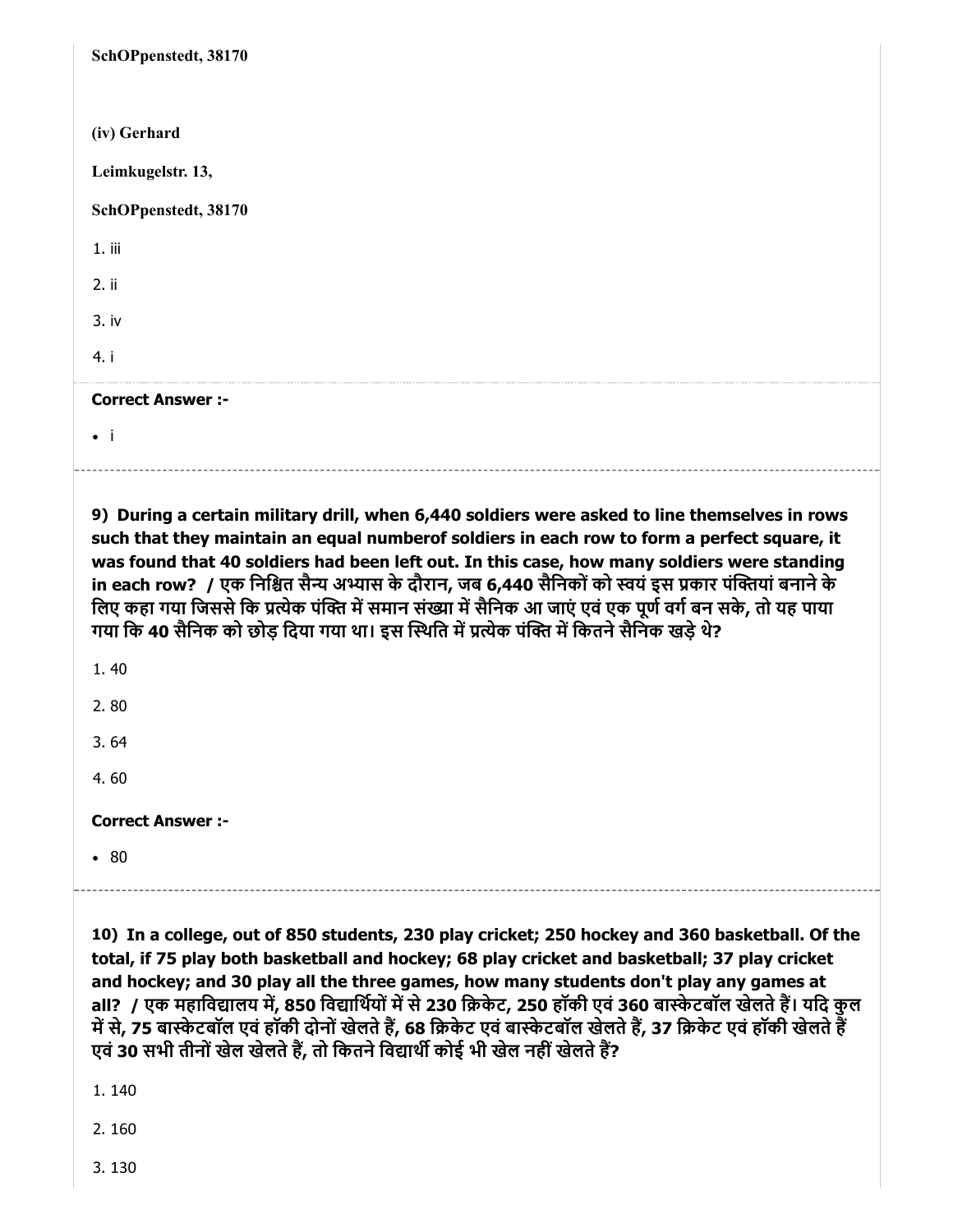| 4. None of the above / उपरोक्त में से कोई नहीं                                                                                                                                                                                          |  |
|-----------------------------------------------------------------------------------------------------------------------------------------------------------------------------------------------------------------------------------------|--|
| <b>Correct Answer:-</b>                                                                                                                                                                                                                 |  |
| • 160                                                                                                                                                                                                                                   |  |
|                                                                                                                                                                                                                                         |  |
| 11) Raman sells his old bicycle at Rs. 1280 and loses 20%. At what price would he have<br>bought the bicycle? / रमन ने अपनी पुरानी साइकिल 1280 रुपये पर बेची जिससे उसे 20% की हानि हुई।<br>उसने कितने मूल्य पर उस साइकिल को खरीदा होगा? |  |
| 1. Rs. 1760 / 1760 रुपये                                                                                                                                                                                                                |  |
| 2. Rs. 1600 / 1600 रुपये                                                                                                                                                                                                                |  |
| 3. Rs. 1900 / 1900 रुपये                                                                                                                                                                                                                |  |
| 4. Rs. 1650 / 1650 रुपये                                                                                                                                                                                                                |  |
| <b>Correct Answer:-</b>                                                                                                                                                                                                                 |  |
| • Rs. 1600 / 1600 रुपये                                                                                                                                                                                                                 |  |
| 12) The total age of A and B is 12 years more than the total age of B and C. C is how many<br>year younger than A. / A एवं B की कुल आयु, B एवं C की कुल आयु से 12 वर्ष अधिक है। C, A से कितना वर्ष<br>छोटा है।                          |  |
| 1.11                                                                                                                                                                                                                                    |  |
| 2.13                                                                                                                                                                                                                                    |  |
| 3.14                                                                                                                                                                                                                                    |  |
| 4.12                                                                                                                                                                                                                                    |  |
| <b>Correct Answer:-</b>                                                                                                                                                                                                                 |  |
| $\cdot$ 12                                                                                                                                                                                                                              |  |

13) A and B can together finish a work in 30 days. They worked together for 20 days and then B left. After another 15 days, A finished the remaining work. In how many days A alone can finish the job? / A एवं B एक कार्य को 30 दिनों में समाप्त कर सकते हैं। वे एक साथ 20 दिनों तक कार्य करते हैं तत्पश्चात् B छोड़ जाता है। 15 दिनों पश्चात्, A शेष कार्य को समाप्त करता है। कितने दिनों में A स्वयं इस कार्य को समाप्त कर सकता है?

- 1. 45 days / 45 िदन
- 2. 30 days / 30 िदन
- 3. 40 days / 40 िदन
- 4. 35 days / 35 िदन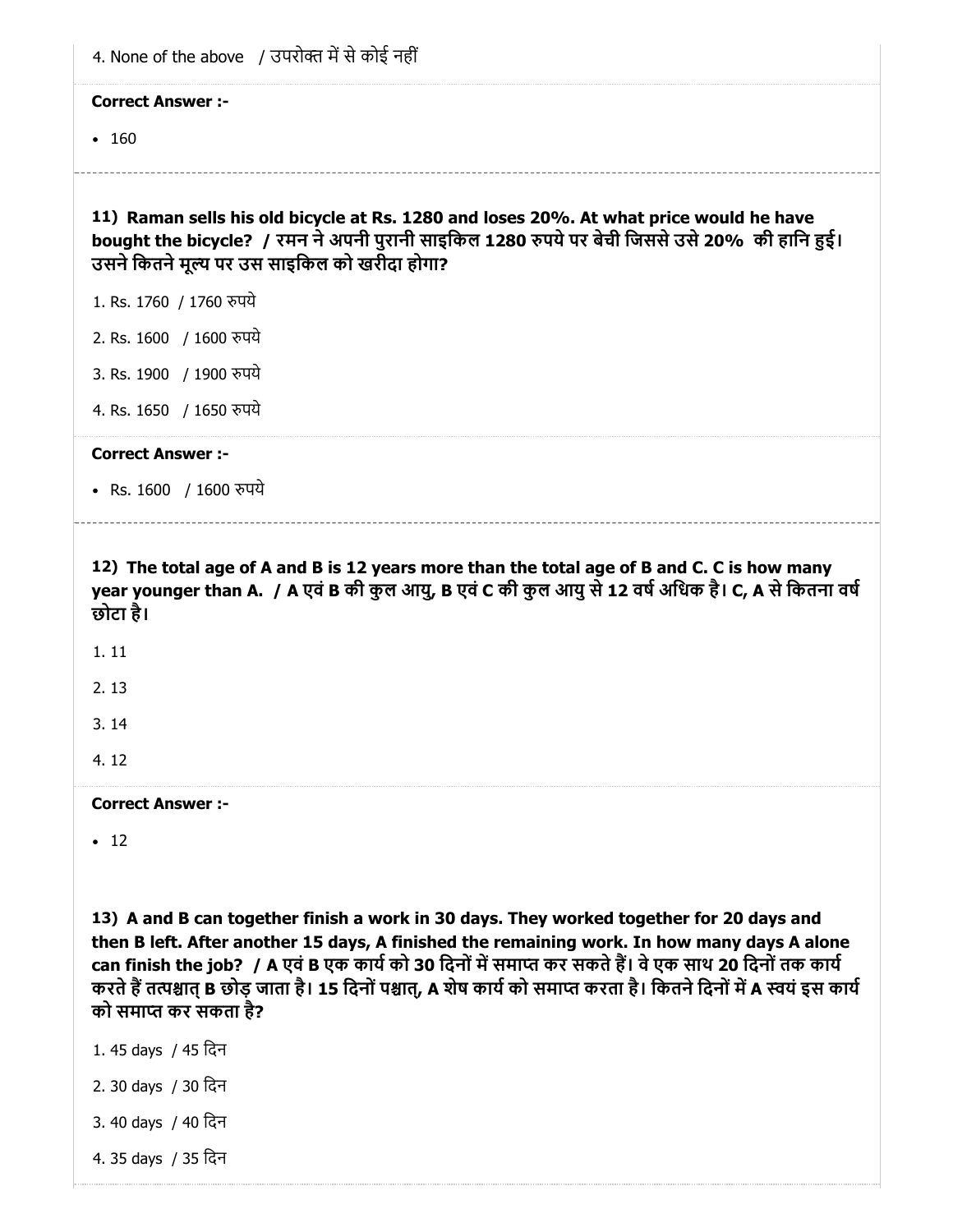45 days / 45 िदन

14) Two pipes can fill a tank in 10 hrs and 12 hrs, respectively, while the third can empty it in 20 hrs. If all the pipes are opened together, how much time will it take for the tank to be filled up? / दो नलियां टंकी को क्रमश: 10 एवं 12 घंटे में भर सकती हैं। जबकि तीसरी नली टंकी को 20 घंटे में खाली कर देती है। यदि एक ही समय में सभी नलियां खुली हैं, तो टंकी को भरने में कितना समय लगेगा?

1. 10 hrs / 10 घंटे

2. 7.5 hrs / 7.5 घंटे

3. 8 hrs /  $8 \,$   $\overrightarrow{4}$ 

4. 9.5 hrs / 9.5 घंटे

Correct Answer :-

7.5 hrs / 7.5 घंटे

15) Ten men earn Rs.200 each per day. Find the average money earned per day by the 10 men when the money earned per day is halved for everyone./ दस पुरूष प्रतिदिन 200 रुपये कमाते हैं। 10 पुरूषों द्वारा प्रतिदिन अर्जित धनराशि का औसत ज्ञात करें जबकि प्रतिदिन अर्जित धनराशि सभी के लिए आधी है।

1. Rs.110 / 110 रुपये

2. Rs.105 / 105 पये

3. Rs.100 / 100 रुपये

4. Rs.115 / 115 पये

#### Correct Answer :-

• Rs.100 / 100 रुपये

#### 16) Value of 2180 / 0.4 is: / 2180/0.4 का मान है:

1. 5450

2. 9550

3. 7450

4. 8245

### Correct Answer :-

 $• 5450$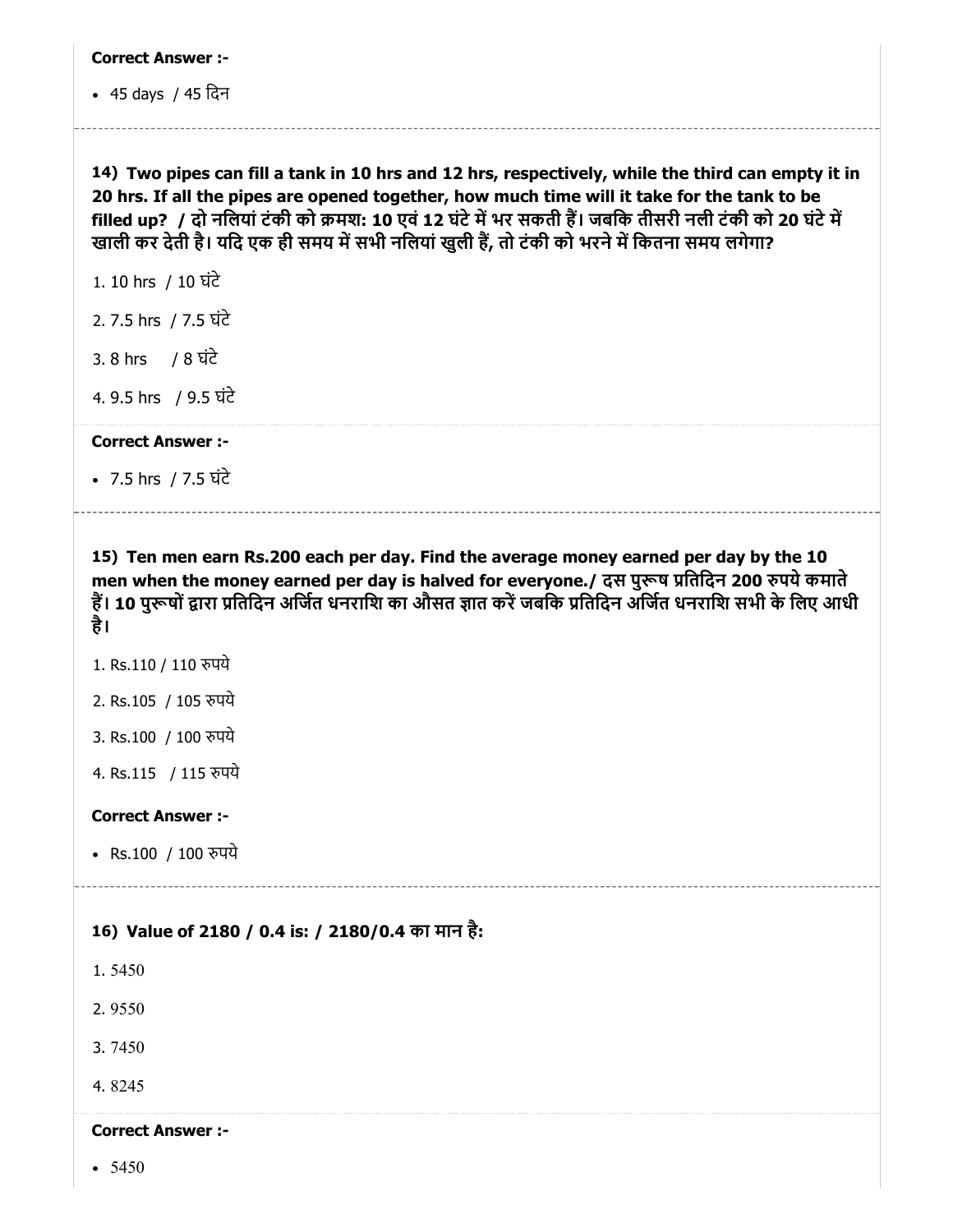17) Jay started a business investing Rs. 12,000. After four months, Ajay joined him with a capital of Rs. 16,000. At the end of the year, they made a profit of Rs. 5,100. What should Ajay's share be in the venture? / जय ने 12,000 रुपये का निवेश कर एक व्यवसाय प्रारम्भ किया। चार महीने पश्चात, 16,000 रुपये की पूंजी के साथ अजय उसमें सम्मिलित हो गया। वर्ष के अंत में उन्होंने 5,100 रुपये का लाभ कमाया। इस उद्यम में अजय का अंश क्या होना चाहिए?

1. Rs. 2,400 / 2,400 रुपये

- 2. Rs. 2,700 / 2,700 पये
- 3. Rs. 3,600 / 3,600 पये
- 4. Rs. 3,200 / 3,200 पये

#### Correct Answer :-

• Rs. 2,400 / 2,400 रुपये

18) Mohan bought 5 dozen eggs at Rs. 20 per dozen, 7 eggs were broken. Find his percentage loss. / मोहन 20 रुपये प्रति दर्जन पर 5 दर्जन अंडे खरीदता है। 7 अंडे टूटे थे। उसके हानि का प्रतिशत ज्ञात करें।

- 1. 11.62%
- 2. 12.65%
- 3. 13.16%

4. None of the above / उपरोक्त में से कोई नहीं

#### Correct Answer :-

 $• 11.62%$ 

19) A dealer marks his goods at 35 % above the cost price and allows a discount of 20 % on the marked price. Find his gain or loss percent. / एक विक्रेता अपनी वस्तुओं को क्रय मूल्य से 35% ऊपर अंकित करता है एवं बाज़ार कीमत पर 20% की छूट प्रदान करता है। उसके लाभ अथवा हानि का प्रतिशत ज्ञात करें।

- 1. 6 %
- 2. 7 %
- 3. 8 %
- 4. 5 %

#### Correct Answer :-

8 %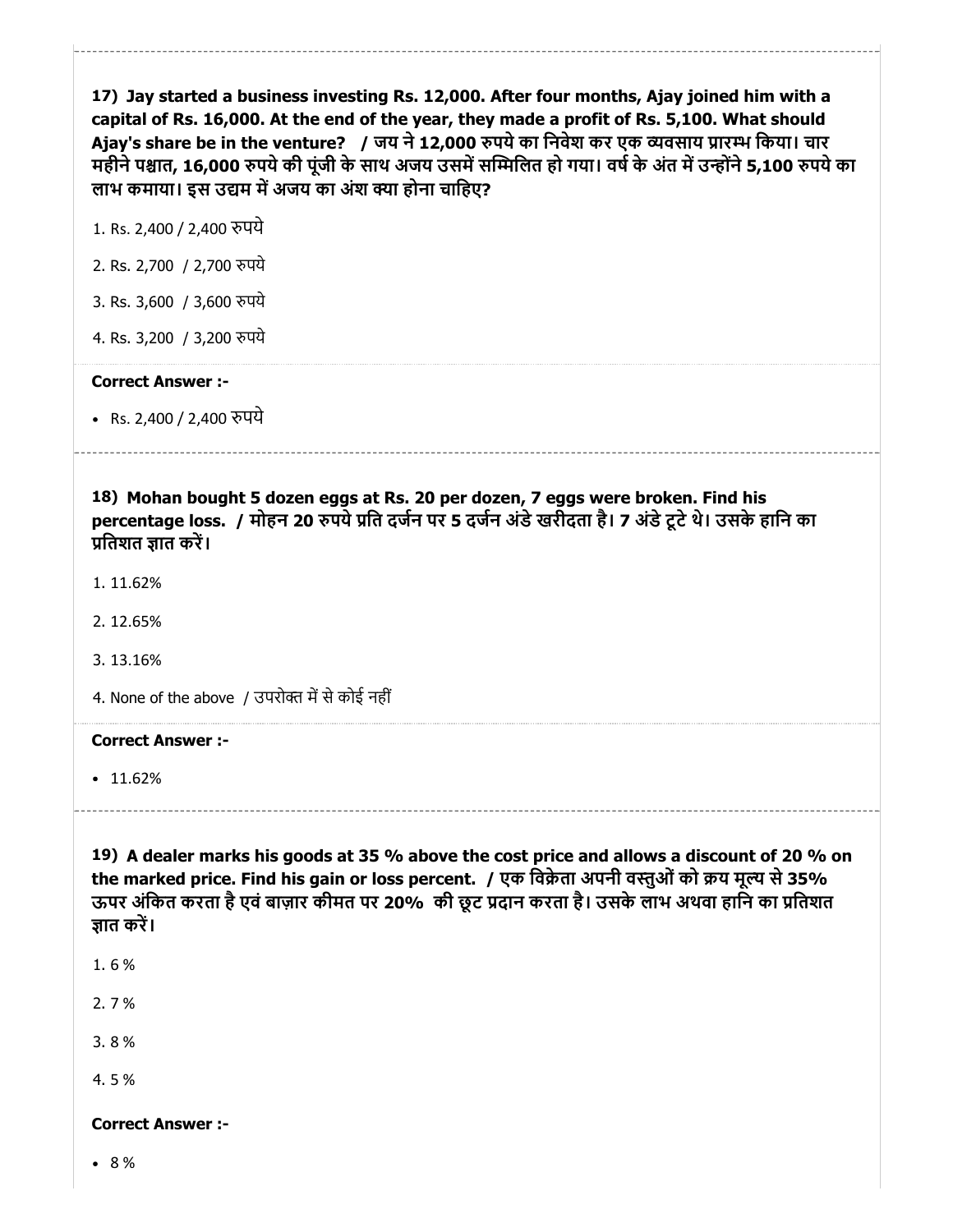| 20) If six workers are required to make 18 desks in 12 days; then, how many workers are<br>required to make 36 desks in 24 days? / यदि 12 दिनों में 18 मेज़ों को बनाने के लिए छह श्रमिकों की<br>आवश्यकता होती है तो 24 दिनों में 36 मेज़ों को बनाने के लिए कितने श्रमिक आवश्यक हैं?<br>1.5                                        |
|-----------------------------------------------------------------------------------------------------------------------------------------------------------------------------------------------------------------------------------------------------------------------------------------------------------------------------------|
| 2.6                                                                                                                                                                                                                                                                                                                               |
| 3.7                                                                                                                                                                                                                                                                                                                               |
| 4.8                                                                                                                                                                                                                                                                                                                               |
| <b>Correct Answer :-</b>                                                                                                                                                                                                                                                                                                          |
| $\cdot$ 6                                                                                                                                                                                                                                                                                                                         |
|                                                                                                                                                                                                                                                                                                                                   |
| 21) A man at present is 4 times as old as his son. In 20 years, if he will be only twice as old<br>as his son, then the present age of the son is: / एक पुरूष वर्तमान समय में अपने पुत्र से 4 गुना बड़ा है।<br>20 वर्षों में, यदि वह अपने पुत्र से केवल दुगना बड़ा होगा, तो पुत्र की वर्तमान आयु है:                              |
| 1. 20 years / 20 वर्ष                                                                                                                                                                                                                                                                                                             |
| 2. 10 years / 10 वर्ष                                                                                                                                                                                                                                                                                                             |
| 3. 12 years / 12 वर्ष                                                                                                                                                                                                                                                                                                             |
| 4. 14 years / 14 वर्ष                                                                                                                                                                                                                                                                                                             |
| <b>Correct Answer:-</b>                                                                                                                                                                                                                                                                                                           |
| • 10 years / 10 $\overline{d}$                                                                                                                                                                                                                                                                                                    |
|                                                                                                                                                                                                                                                                                                                                   |
| 22) An aeroplane covers a certain distance at a speed of 240 kmph in 5 hr. To cover the same<br>distance in 4 hr, it must travel at a speed of / एक हवाई जहाज़ 5 घंटे में 240 किमी प्रति घंटे की गति से<br>एक निश्चित दूरी को तय करता है। उसी दूरी को 4 घंटे में तय करने के लिए उसे _____________ की गति से यात्रा<br>करनी चाहिए। |
| 1.280 kmph / 280 किमी प्रति घंटा                                                                                                                                                                                                                                                                                                  |
| 2.300 kmph / 300 किमी प्रति घंटा                                                                                                                                                                                                                                                                                                  |
| 3.325 kmph /325 किमी प्रति घंटा                                                                                                                                                                                                                                                                                                   |
| 4. 275 kmph / 275 किमी प्रति घंटा                                                                                                                                                                                                                                                                                                 |
| <b>Correct Answer :-</b>                                                                                                                                                                                                                                                                                                          |
| • 300 kmph / 300 किमी प्रति घंटा                                                                                                                                                                                                                                                                                                  |
|                                                                                                                                                                                                                                                                                                                                   |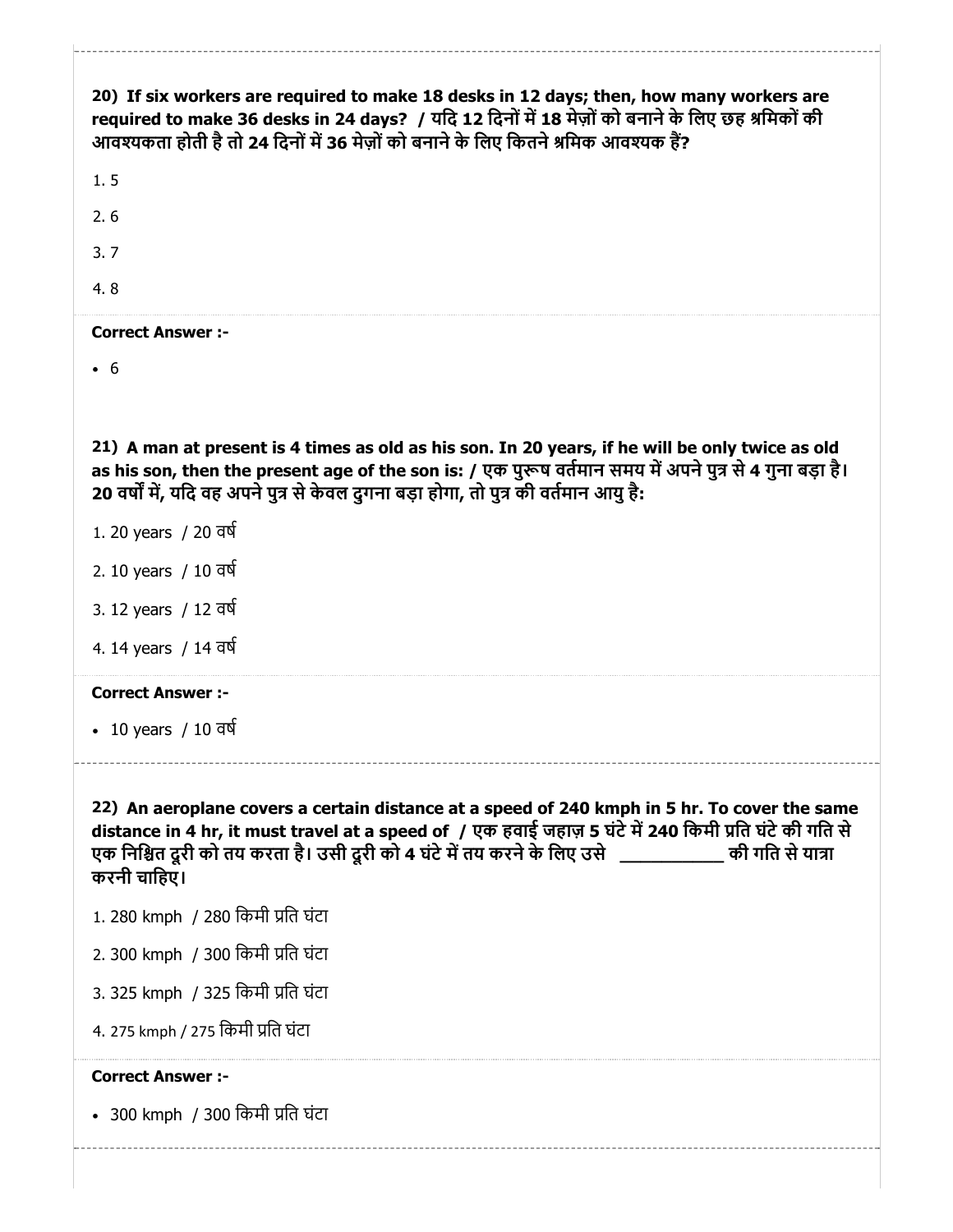| 23) Rahul is older than his Sister by 4 years. If the sum of the ages of Rahul and his Sister is<br>the Square root of 324, then find the age of Rahul. / राहुल अपनी बहन से 4 वर्ष बड़ा है। यदि राहुल एवं<br>उसकी बहन की आयु का योग, 324 का वर्गमूल है, तो राहुल की आयु ज्ञात करें। |
|-------------------------------------------------------------------------------------------------------------------------------------------------------------------------------------------------------------------------------------------------------------------------------------|
| 1.11                                                                                                                                                                                                                                                                                |
| 2.12                                                                                                                                                                                                                                                                                |
| 3.9                                                                                                                                                                                                                                                                                 |
| 4.8                                                                                                                                                                                                                                                                                 |
| <b>Correct Answer :-</b>                                                                                                                                                                                                                                                            |
| $\cdot$ 11                                                                                                                                                                                                                                                                          |
| 24) The series given below contains a sequence of alphabets and numbers. Identify the incorrect<br>combination: / नीचे दी गई श्रृंखला में, अक्षरों एवं संख्याओं का एक क्रम निहित हैं। गलत संयोजन को पहचानें:<br>i.derri0215deirr                                                    |
|                                                                                                                                                                                                                                                                                     |
| ii.derrl0215deirr                                                                                                                                                                                                                                                                   |
| iii.derri0215deirr                                                                                                                                                                                                                                                                  |
| iv.derri0215deirr                                                                                                                                                                                                                                                                   |
| $1.$ iii                                                                                                                                                                                                                                                                            |
| 2. ii                                                                                                                                                                                                                                                                               |
| 3. iv<br>4. i                                                                                                                                                                                                                                                                       |
|                                                                                                                                                                                                                                                                                     |
| <b>Correct Answer :-</b>                                                                                                                                                                                                                                                            |
| $\bullet$ ii                                                                                                                                                                                                                                                                        |
| 25) Find the average. / औसत ज्ञात करें।                                                                                                                                                                                                                                             |
| 70, 76, 82, 88, 94 & 94                                                                                                                                                                                                                                                             |
| 1.87                                                                                                                                                                                                                                                                                |
| 2.88                                                                                                                                                                                                                                                                                |
| 3.86                                                                                                                                                                                                                                                                                |
| 4.84                                                                                                                                                                                                                                                                                |
| <b>Correct Answer :-</b>                                                                                                                                                                                                                                                            |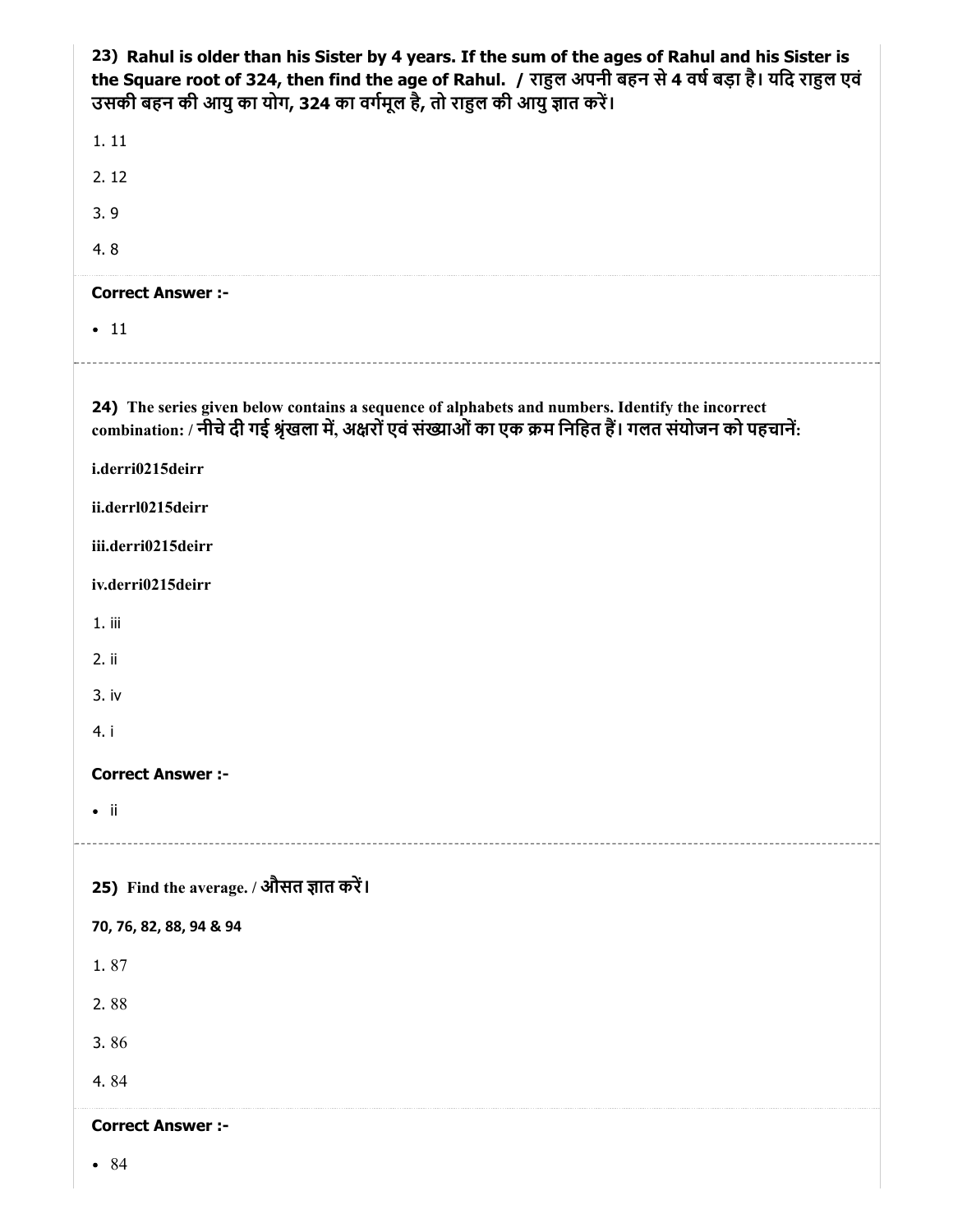26) Today, the age of a father is thrice the age of his son. After 5 years, the age of father will be 2.5 times the age of his son. The age of son today is: / आज के दिन, पिता की आयु उसके पुत्र की आयु से तीन गुना है। 5 वर्ष पश्चात, पिता की आयु पुत्र की आयु की 2.5 गुना हो जायेगी। आज के दिन पुत्र की आयु है:

1. 22 years / 22 वष

2. 20 years / 20 वष

3. 15 years / 15 वष

4. 18 years / 18 वष

#### Correct Answer :-

15 years / 15 वष

27) A person travels a distance of 30 km by car at a speed of 60 kmph and a distance of 50 km at a speed of 25 kmph by bus. What is the average speed? / एक व्यक्ति कार द्वारा 60 किमी प्रति घंटा की गति से 30 किमी की दूरी तय करता है एवं बस द्वारा 25 किमी प्रति घंटा की गति से 50 किमी की दूरी तय करता है। औसत गति क्या है?

1. 25 kmph / 25 िकमी ित घंटा

2. 30 kmph / 30 िकमी ित घंटा

3. 32 kmph / 32 िकमी ित घंटा

4. 40 kmph / 40 िकमी ित घंटा

#### Correct Answer :-

• 32 kmph / 32 किमी प्रति घंटा

28) Imran has Rs. 1,200 when he goes to the market. He buys 2 shirts for Rs. 350 each, a book for Rs. 110 and spends Rs. 75 on buying fruit. How much money is he left with? / इमरान के पास 1,200 रुपये थे जब वह बाज़ार गया। उसने 350 रुपये प्रति कमीज़ की दर से 2 कमीज़ें ख़रीदी, 110 रुपये की एक पुस्तक खरीदी एवं फल खरीदने के लिए 75 रुपये खर्च किये। उसके पास कितनी धनराशि बची है?

- 1. Rs. 315 / 315 पये
- 2. Rs. 180 / 180 पये
- 3. Rs. 285 / 285 पये
- 4. Rs. 390 / 390 पये

#### Correct Answer :-

• Rs. 315 / 315 रुपये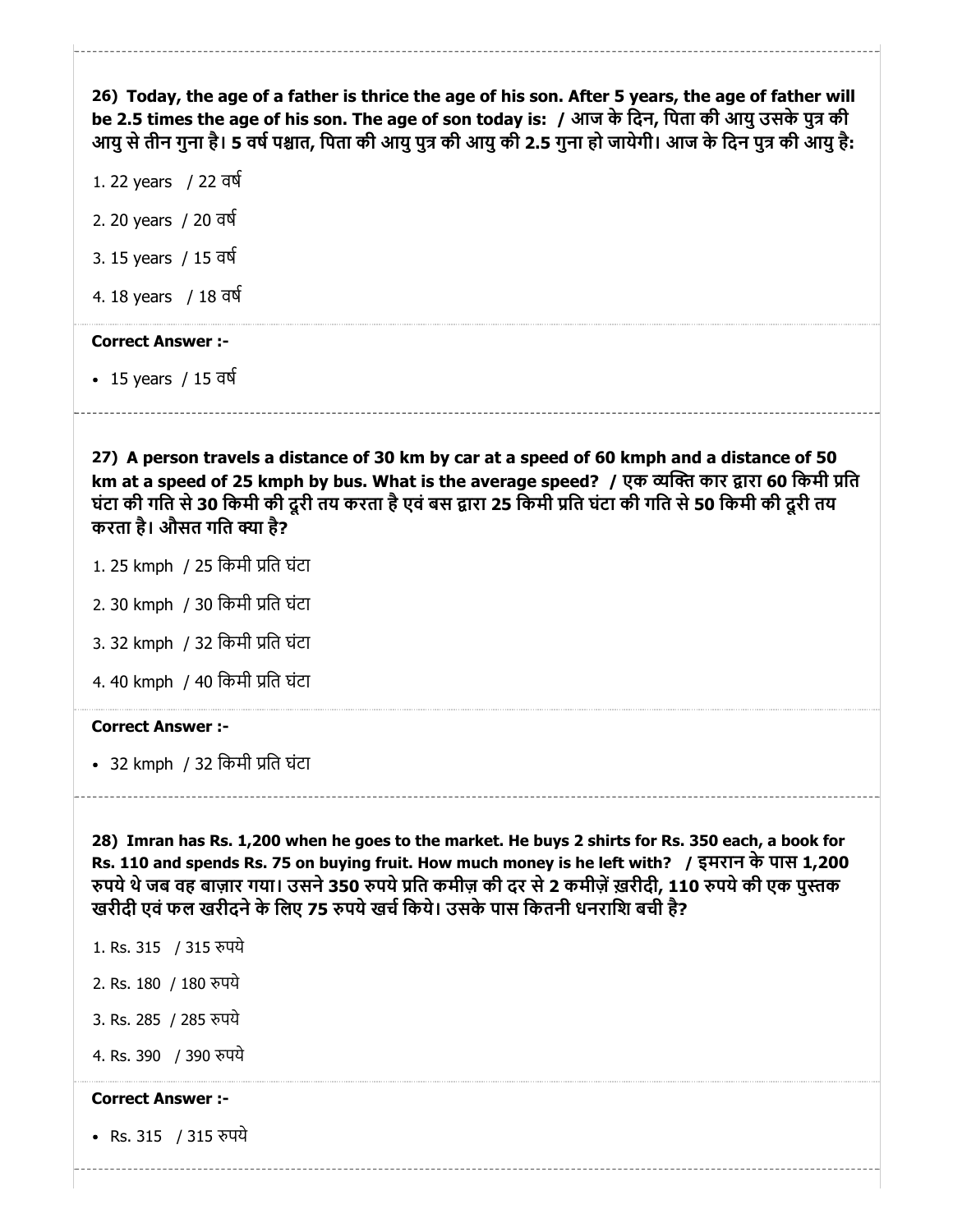$m$ 

 $2x + 40$ 

4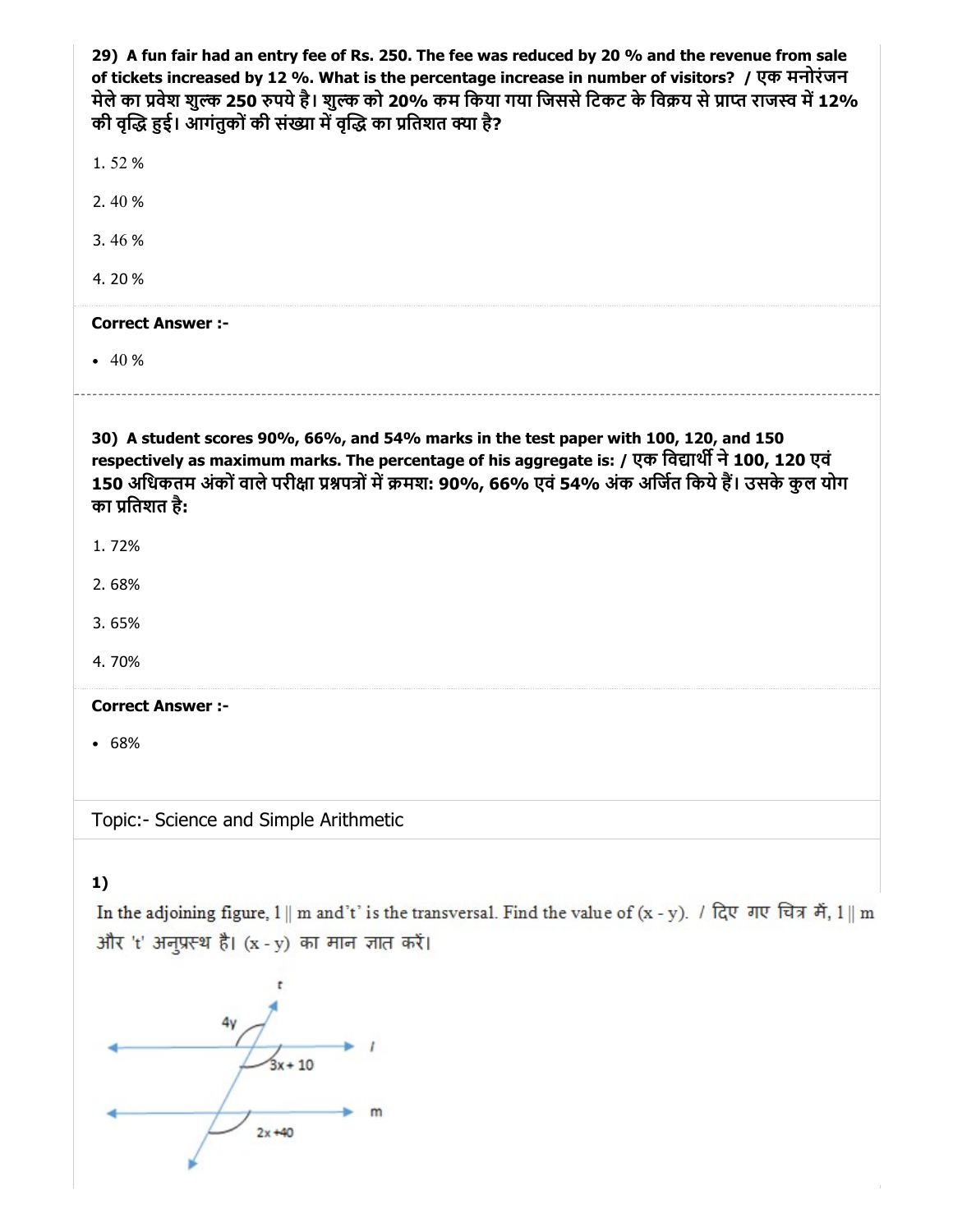| 1.20                                                                                                                                                 |
|------------------------------------------------------------------------------------------------------------------------------------------------------|
| 2.5                                                                                                                                                  |
| 3.10                                                                                                                                                 |
| 4.15                                                                                                                                                 |
| <b>Correct Answer :-</b>                                                                                                                             |
| $\bullet$ 5                                                                                                                                          |
| 2)<br>In the given figure, If ∠CAB = 60°, ∠ABC = 35°, then ∠ADB = _____. / दिए गए चित्र<br>में, यदि ∠CAB = 60°, ∠ABC = 35° है, तो ∠ADB = _____ <br>D |
| $1.75^{\circ}$                                                                                                                                       |
| 2. $85^\circ$                                                                                                                                        |
| $3.55^{\circ}$                                                                                                                                       |
| 4.65 $\degree$                                                                                                                                       |
| <b>Correct Answer :-</b>                                                                                                                             |
| $\bullet$ 85 $\circ$                                                                                                                                 |
| 3) Simplify / सरल कीजिए: $(\frac{3}{4})^2 \times {\{\frac{1}{3}\}^2}^2 \times 3^{-1} \times 4^{-1}$                                                  |
| $\left(\frac{3}{4}\right)^3$                                                                                                                         |
| $\left(\frac{1}{12}\right)^3$                                                                                                                        |
| $\left(\frac{4}{3}\right)^3$                                                                                                                         |
| 4. $12^3$                                                                                                                                            |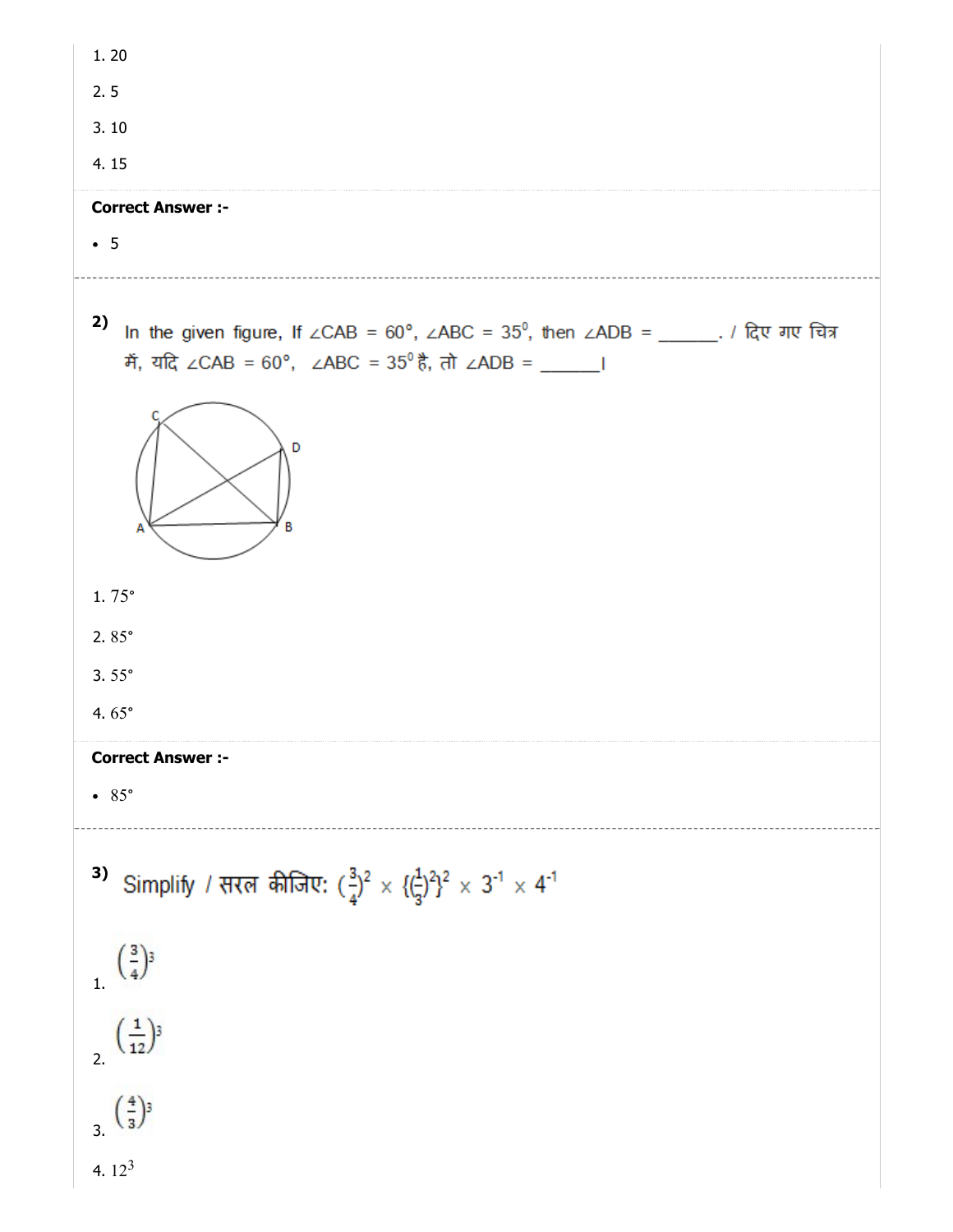| <b>Correct Answer :-</b><br>$\left(\frac{1}{12}\right)^3$ |                                                                                                                                                                                                                                                 |
|-----------------------------------------------------------|-------------------------------------------------------------------------------------------------------------------------------------------------------------------------------------------------------------------------------------------------|
| 4)                                                        |                                                                                                                                                                                                                                                 |
|                                                           | If $(x - \frac{1}{x}) = 12$ , then the value of $x^2 + \frac{1}{x^2}$ is: / यदि $(x - \frac{1}{x}) = 12$ है, तो $x^2 + \frac{1}{x^2}$ का मान होगा:                                                                                              |
| 1.146                                                     |                                                                                                                                                                                                                                                 |
| 2.148                                                     |                                                                                                                                                                                                                                                 |
| 3.140                                                     |                                                                                                                                                                                                                                                 |
| 4.144                                                     |                                                                                                                                                                                                                                                 |
| <b>Correct Answer :-</b>                                  |                                                                                                                                                                                                                                                 |
| $-146$                                                    |                                                                                                                                                                                                                                                 |
|                                                           | 5) Find the T.S.A (in cm <sup>2</sup> ) of a cylinder whose diameter and height is 28 cm and 16 cm, respectively. $\frac{1}{2}$<br>एक बेलन का कुल पृष्ठीय क्षेत्रफल (वर्ग सेमी. में) ज्ञात करें जिसके व्यास व ऊंचाई क्रमश: 28 सेमी. और 16 सेमी. |
| हैं।<br>1.2460<br>2.2230<br>3.2320<br>4.2640              |                                                                                                                                                                                                                                                 |
| <b>Correct Answer :-</b>                                  |                                                                                                                                                                                                                                                 |
| $-2640$                                                   |                                                                                                                                                                                                                                                 |
|                                                           | 6) A biosphere reserve is divided into: / जैवमंडल निचय इनमें विभाजित किया गया है:                                                                                                                                                               |
| 1. Five zones / पॉॅंच क्षेत्रों में                       |                                                                                                                                                                                                                                                 |
| 2. Four zones / चार क्षेत्रों में                         |                                                                                                                                                                                                                                                 |
| 3. Six zones / छह क्षेत्रों में                           |                                                                                                                                                                                                                                                 |
| 4. Three zones / तीन क्षेत्रों में                        |                                                                                                                                                                                                                                                 |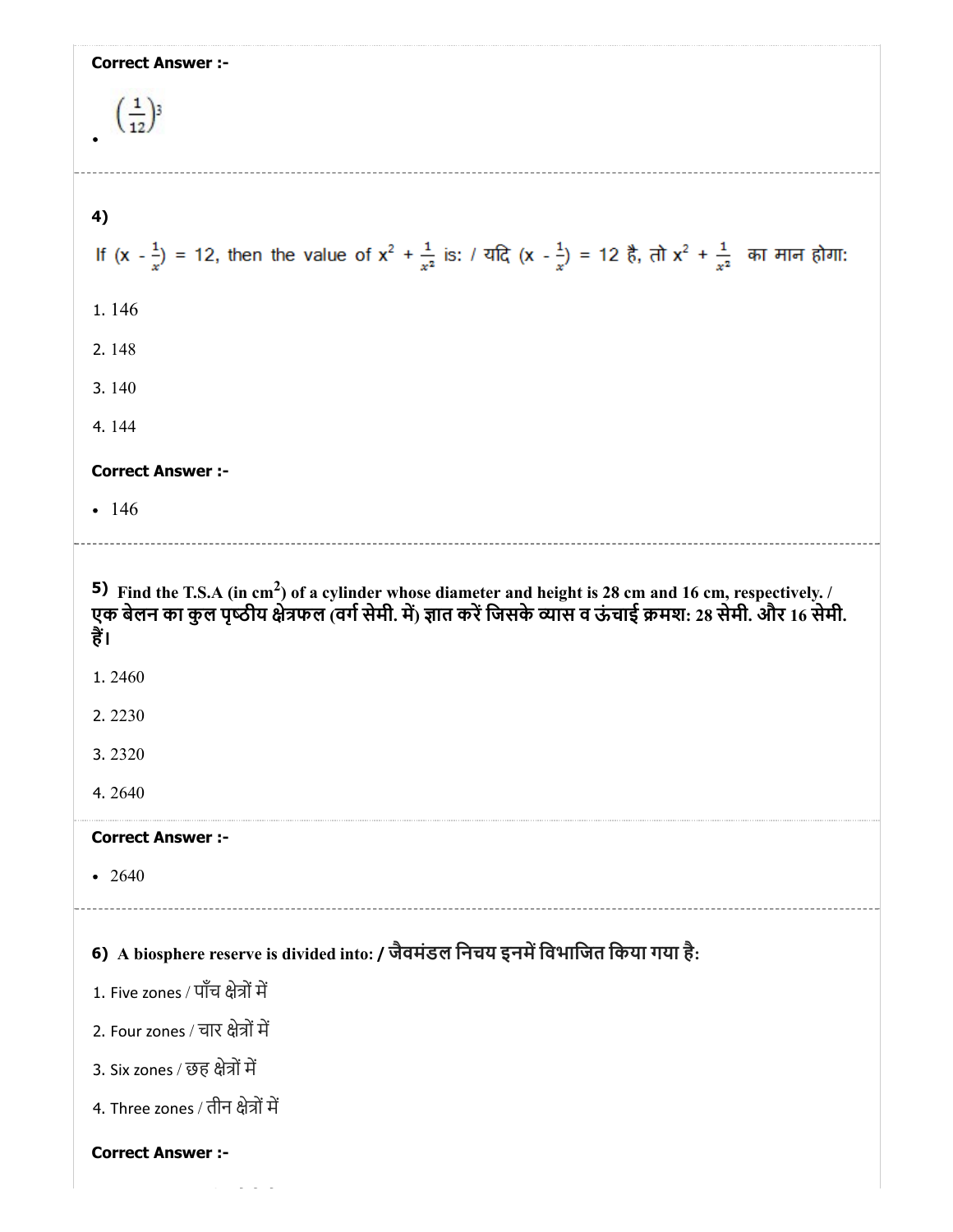• Three zones / तीन क्षेत्रों में

| 7) When acid is diluted, the concentration of hydronium ions in the solution . / जब अम्ल<br>तनुकृत होता है, तो विलयन में हाइड्रोनियम आयन के सांद्रण _______।                                                         |  |  |
|----------------------------------------------------------------------------------------------------------------------------------------------------------------------------------------------------------------------|--|--|
| 1. increases / में वृद्धि होती है                                                                                                                                                                                    |  |  |
| 2. does not change / में परिवर्तित नहीं होता है                                                                                                                                                                      |  |  |
| 3. decreases / में कमी होती है                                                                                                                                                                                       |  |  |
| 4. cannot be measured / को मापा नहीं जा सकता है                                                                                                                                                                      |  |  |
| <b>Correct Answer :-</b>                                                                                                                                                                                             |  |  |
| • increases / में वृद्धि होती है                                                                                                                                                                                     |  |  |
|                                                                                                                                                                                                                      |  |  |
| 8) After allowing a discount of 8% on the marked price, an article is sold for Rs.1288. Find its marked<br>price. / अंकित मूल्य पर 8% की छूट देने के बाद, एक वस्तु 1288 रू में बेची गई। इसका अंकित मूल्य ज्ञात करें। |  |  |
| 1. Rs. 1354 / 1354 रुपये                                                                                                                                                                                             |  |  |
| 2. Rs. 1345 / 1345 रुपये                                                                                                                                                                                             |  |  |
| 3. Rs. 1542 / 1542 रुपये                                                                                                                                                                                             |  |  |
| 4. Rs. 1518 / 1518 रुपये                                                                                                                                                                                             |  |  |
| <b>Correct Answer :-</b>                                                                                                                                                                                             |  |  |
| • Rs. 1354 / 1354 रुपये                                                                                                                                                                                              |  |  |
|                                                                                                                                                                                                                      |  |  |
| 9) If an angle 'x' of a parallelogram is 24° more than its adjacent angle, then the value of 'x' is: / यदि एक<br>समांतर चतुर्भुज का कोण 'x' इसके आसन्न कोण से 24° अधिक है, तो 'x' का मान होगा:                       |  |  |

- 1. 110°
- 2. 102°
- 3. 98°
- 4. 76°

#### Correct Answer :-

 $\cdot$  102°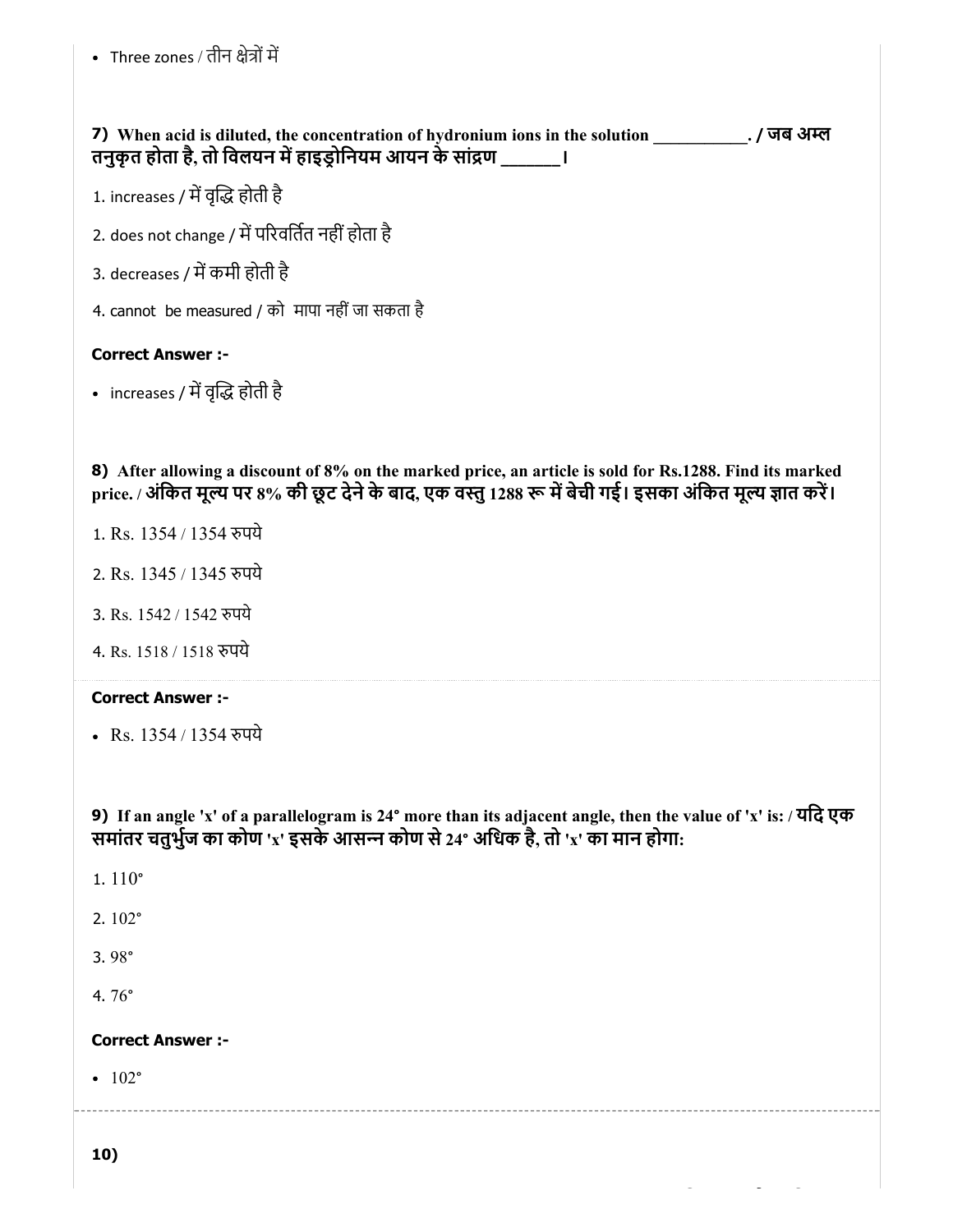If one member of a pythagorean triplet is 10, then the other two members are: / यिद पाइथागोरस िज का एक सदस्य 10 है, तो अन्य दो सदस्य होंगे:

1. 15 , 17

2. 35 , 38

3. 63 , 65

4. 24 , 26

#### Correct Answer :-

 $• 24, 26$ 

11) Vertical gardening on Metro pillars and Expressway pillars has been undertaken in Bangalore. This will help in serving: / बंगलौर में मेट्रो के स्तंभों और एक्सप्रेस मार्गों के स्तंभों पर ऊर्ध्वाधर बागवानी का कार्य प्रारंभ किया गया है। इससे इसमें मदद मिलेगी:

- 1. More oxygen emission only / सिर्फ अधिक ऑक्सीजन उत्सर्जन
- 2. Green landscape only / सिर्फ हरी दृश्यभूमि

3. Air purification only / सिर्फ हवा शुद्धीकरण

4. All of the above / उपर्युक्त सभी

#### Correct Answer :-

• All of the above / उपर्युक्त सभी

12) An object placed at the bottom of a tank filled with water appears to be at a depth smaller than its actual depth. This is due to: / एक वस्तु जल से भरी टंकी की तली में रखी है जो कि अपनी वास्तविक गहराई से कम गहराई पर रखी हुई दिखाई पड़ती है। ऐसा इसके कारण होता है:

- 1. Dispersion / िवकीणन
- 2. Refraction / अपवतन
- 3. Total internal reflection / कुल आंतरक परावतन
- 4. Reflection / परावतन

#### Correct Answer :-

Refraction / अपवतन

13) The sum of three consecutive multiples of 7 is 840. The smallest of these multiples is: / 7 के तीन क्रमागत गुणांकों का योग 840 है। इनमें से सबसे छोटा गुणांक है: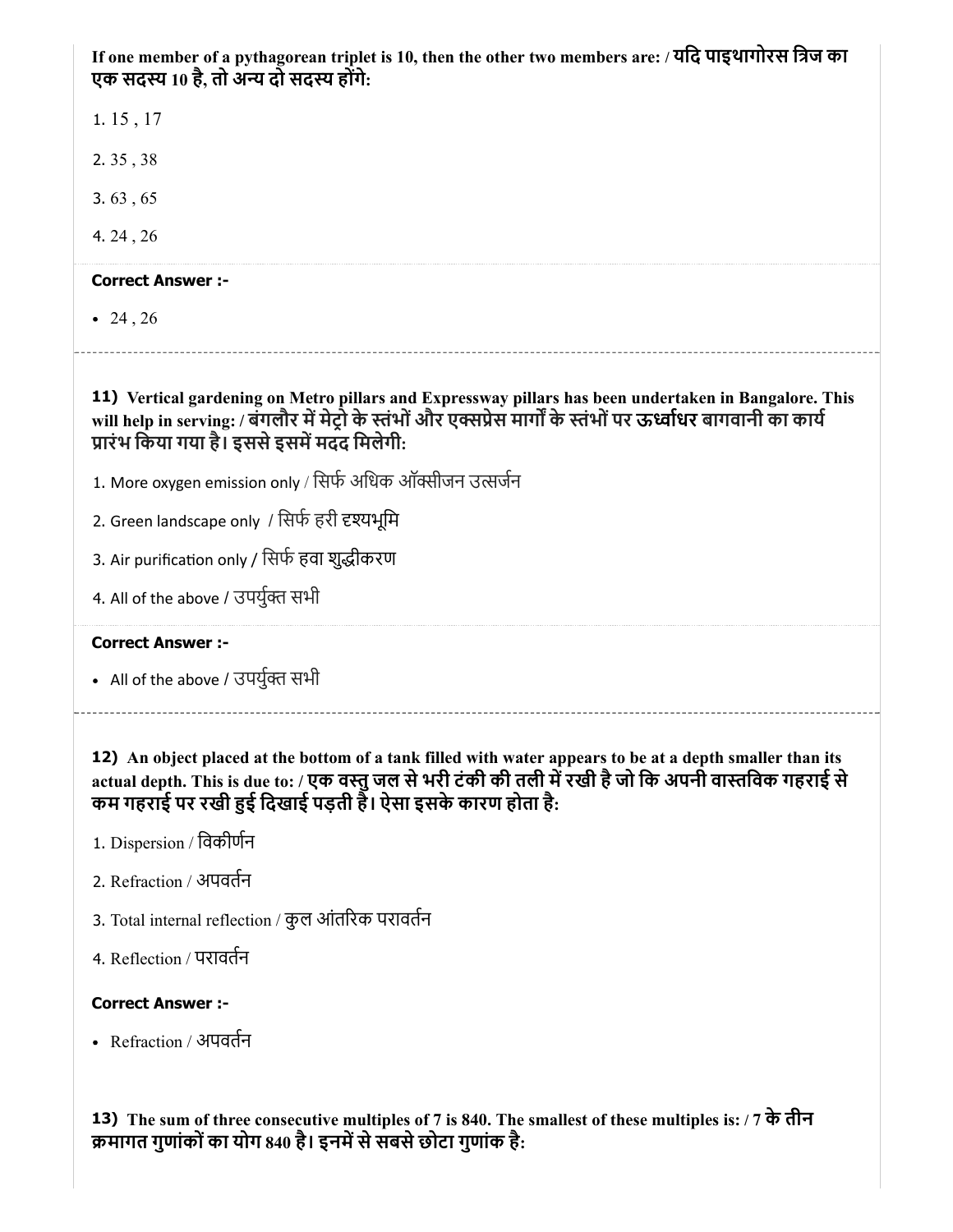- 1. 350
- 2. 273
- 3. 266
- 4. 252

### Correct Answer :-

• 273

14) The rate of flow of electric charges through a conductor is known as: / एक चालक सेहोकर िवद्ुयत आवेश के वाह की दर िनन कहलाती है:

- 1. Electric potential / िवद्ुयत िवभव
- 2. Electric current / िवद्ुयत धारा
- 3. Electrical energy / विदुयत ऊर्जा
- 4. Electric power / विदुयत शक्ति

#### Correct Answer :-

• Electric current / विदुयत धारा

15) The volume of a cubical box is 19.683cm<sup>3</sup>. Find the length of its side. / एक घनाकार डिब्बे का आयतन 19.683 घन सेमी. है। इसकी भुजा की लंबाई ज्ञात करें।

- 1. 2.3 cm / 2.3 सेमी.
- 2. 0.27 cm / 0.27 सेमी.
- 3. 2.7 cm / 2.7 सेमी.
- 4. 0.23 cm / 0.23 सेमी.

#### Correct Answer :-

2.7 cm / 2.7 सेमी.

16) The production of goods in a factory increased from 40000 to 50176 in two years. Find the annual rate of growth of production. / एक फैक्टरी में दो वर्षों में सामान के उत्पादन में 40000 से 50176 तक की वृद्धि हुई। उत्पादन की वृद्धि का वार्षिक दर ज्ञात करें।

1. 10%

2. 12%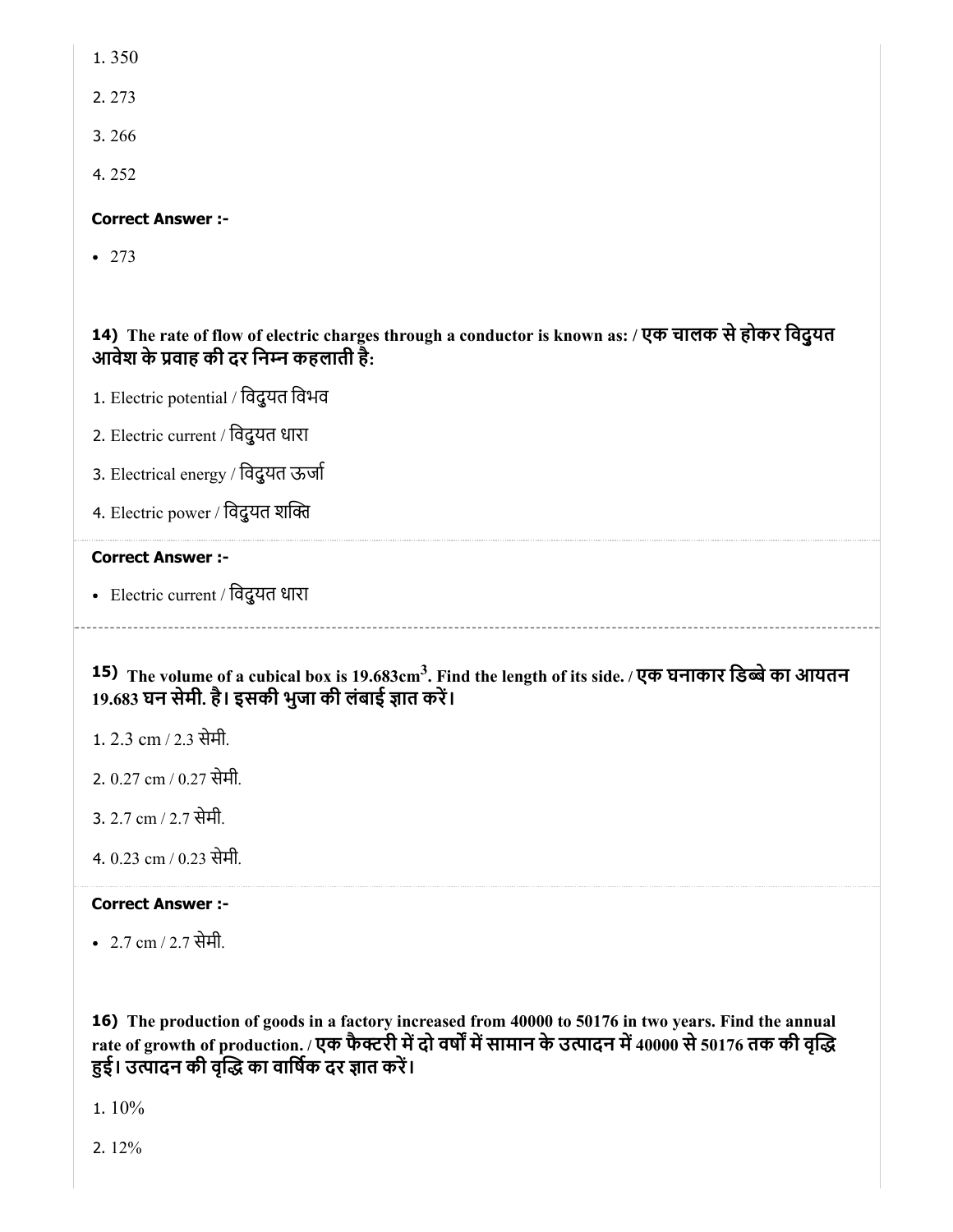- 3. 8%
- 4. 5%

### Correct Answer :-

 $-12%$ 

# 17) Both power and manure are provided by: / निम्न में से किसके द्वारा पॉवर तथा खाद दोनों प्रदान किए जातेह:

- 1. Biogas power plants / जैव गैस शक्ति संयंत्र
- 2. Hydroelectric power plants / जलविदुयत शक्ति संयंत्र
- 3. Thermal power plants / ऊष्मीय शक्ति संयंत्र
- 4. Nuclear power plants / नाभिकीय शक्ति संयंत्र

### Correct Answer :-

- Biogas power plants / जैव गैस शक्ति संयंत्र

### 18) Which of the following statement is TRUE with respect to all living organisms? / सभी जीिवत जीव के संदर्भ में निम्न में से कौन सा कथन सत्य है?

- 1. They expel waste products only /वे सिर्फ अपशेष उत्पाद निष्कासित करते हैं।
- 2. They grow and reproduce more members of their species only / वे सिर्फ बढ़ते हैं और अपनी प्रजाति के अधिक सदस्यों का पुनरूत्पादन करते हैं।
- 3. All of the above / उपर्युक्त सभी
- 4. They need food and convert it to obtain energy only / उन्हें सिर्फ भोजन की आवश्यकता होती है और ऊर्जा प्राप्त करने के लिए उसे परिवर्तित करते हैं।

### Correct Answer :-

- All of the above / उपर्युक्त सभी
- 19) Lymph is: / लसीका है:
- 1. Blood without WBC / डब्ल्यूबीसी रहित रक्त
- 2. Blood without RBC / आरबीसी रिहत रत
- 3. Plasma itself / वयं जीवय
- 4. Plasma without platelets / लघु पट्टिकाओं सेरहित जीवद्रव्य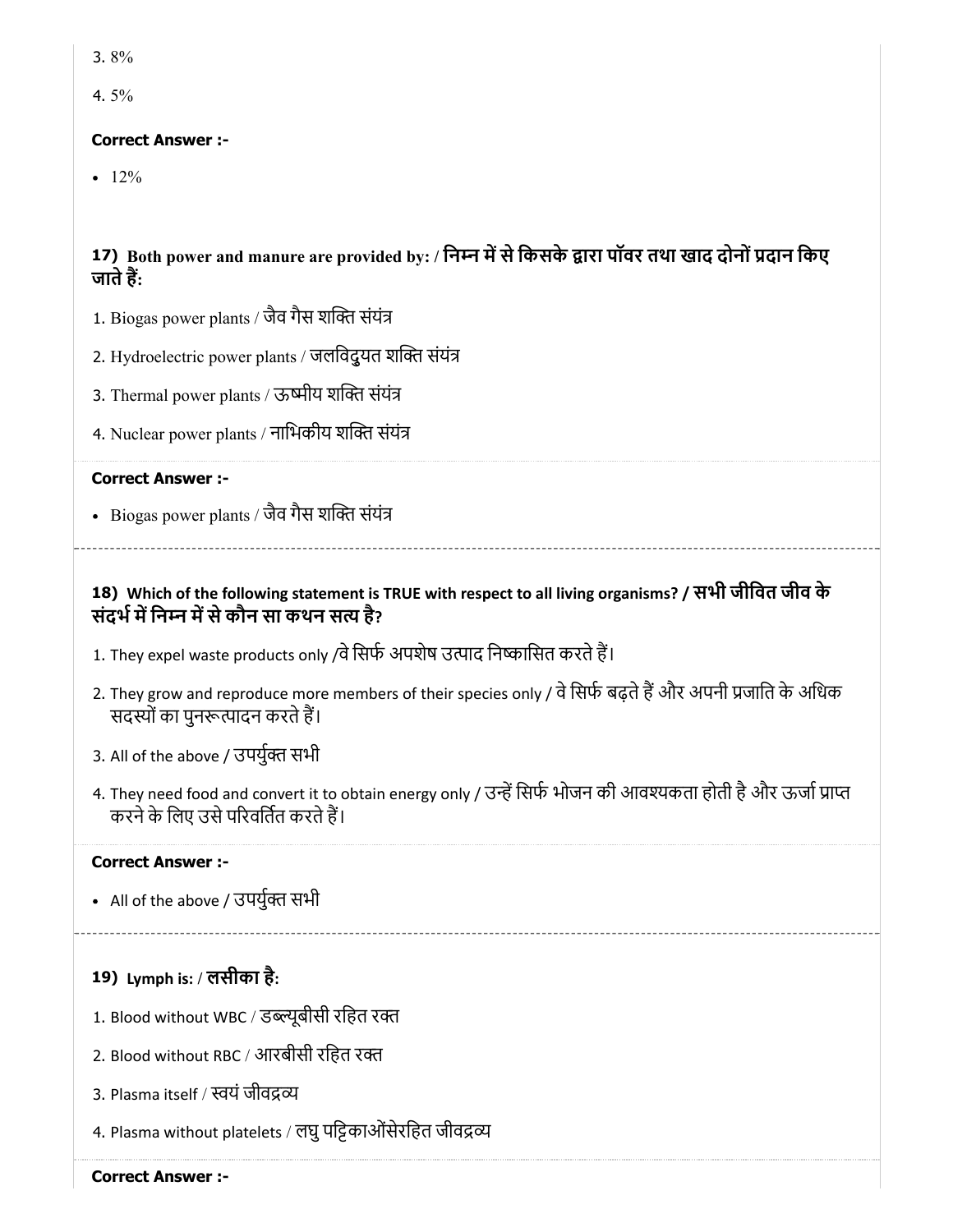Blood without RBC / आरबीसी रिहत रत

# 20) Proteins are essential for \_\_\_\_\_\_\_\_\_\_. / प्रोटीन \_\_\_\_\_\_\_\_\_ के लिए आवश्यक है।

1. getting essential energy for the activities of the body / शरीर की क्रियाओं हेतू जरूरी ऊर्जा पाने के लिए

- 2. growth and development of new cells / नई कोशिकाओं की वृद्धि और विकास
- 3. quick response of the cells to react / प्रतिक्रिया हेतू कोशिकाओं की त्वरित अनुक्रिया
- 4. decreasing blood pressure / रक्त दाब कम करने के लिए

#### Correct Answer :-

• growth and development of new cells / नई कोशिकाओं की वृद्धि और विकास

21) Why do female mosquitoes need highly nutritious food in the form of blood? / मादा मच्छर को रक्त के रूप में उच्च पोषणयुक्त भोजन की आवश्यकता क्यों होती है?

- 1. They have mouth parts to suck blood / उनमें रक्त चूसने के लिए मुखांग होता है।
- 2. They are carnivores / वे मांसाहारी होते हैं।
- 3. To be able to lay mature eggs / परिपक्व अंडा देने के योग्य बनने के लिए।
- 4. They like to spread disease like malaria through blood / वे रक्त के माध्यम से मलेरिया जैसे रोग फैलाना पसंद करतेह।

#### Correct Answer :-

• To be able to lay mature eggs / परिपक्व अंडा देने के योग्य बनने के लिए।

### 22) Which of the following is not true about cell theory? / कोशिका सिद्धांत के विषय में निम्न में से कौन सा सत्य नहीं है?

- 1. Old cells divide to give new cells / पुरानी कोशिकाएं विभाजित हो कर नई कोशिकाएं बनाती हैं।
- 2. All living things are made up of cells / सभी सजीव वस्तुएं कोशिकाओं से निर्मित होती हैं।
- 3. All cells are identical / सभी कोशिकाएं समरूप होती हैं।
- 4. The structure of an organism depends on its cell organisation / जीव की संरचना उसके कोिशकीय संगठन पर िनभर करती है।

#### Correct Answer :-

• All cells are identical / सभी कोशिकाएं समरूप होती हैं।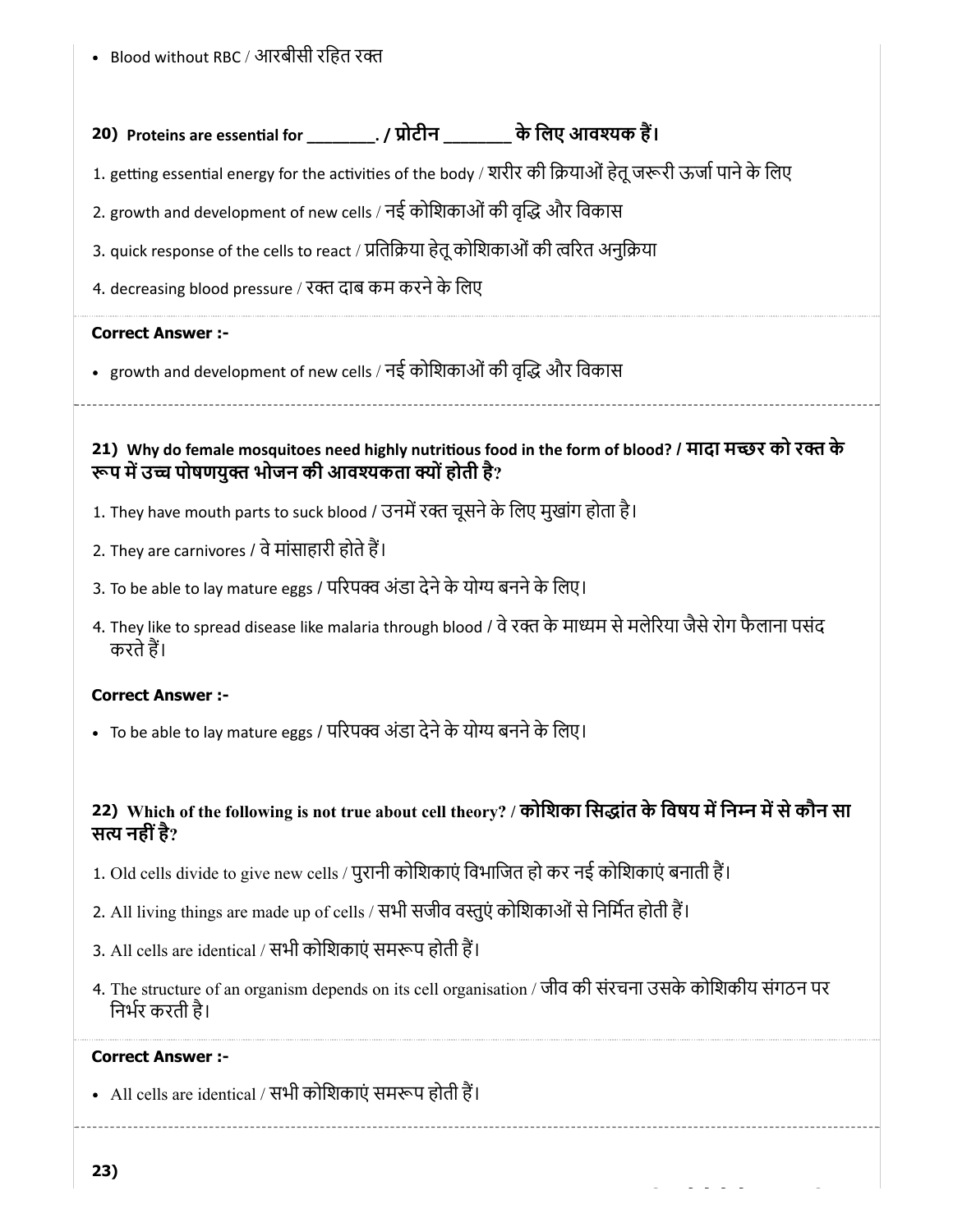| One of the following sets does not qualify to be a species. Which is that set? / निम्न सेटों में से एक प्रजाति<br>कहलाने योग्य नहीं है। वह कौन सा सेट है?                                              |  |  |  |
|--------------------------------------------------------------------------------------------------------------------------------------------------------------------------------------------------------|--|--|--|
| 1. The different animals living in the neighbourhood / आस-पास पड़ोस में रह रहे विभिन्न पश्                                                                                                             |  |  |  |
| 2. Humans living in Africa, America and Europe / अफ्रीका, अमेरिका और यूरोप में रह रहे मनुष्य                                                                                                           |  |  |  |
| 3. Dogs belonging to different breeds – Alsatian, Labrador and Pomeranian / विभिन्न नस्लों के कुत्ते –<br>अल्सतियन,लैब्राडॉर और पोमेरेनियन                                                             |  |  |  |
| 4. Different breeds of cows like Jersey and Holstein / गाय की विभिन्न नस्लें जैसे जर्सी, होल्स्टीन                                                                                                     |  |  |  |
| <b>Correct Answer :-</b>                                                                                                                                                                               |  |  |  |
| • The different animals living in the neighbourhood / आस-पास पड़ोस में रह रहे विभिन्न पशु                                                                                                              |  |  |  |
| 24) Acid rain is caused by oxides of __________. / अम्ल वर्षा _____________ के ऑक्साइड के कारण होती<br>है।                                                                                             |  |  |  |
| 1. phosphorus and carbon / फॉस्फोरस तथा कार्बन                                                                                                                                                         |  |  |  |
| 2. sulphur and nitrogen / सल्फर तथा नाइट्रोजन                                                                                                                                                          |  |  |  |
| 3. sulphur and phosphorus / सल्फर तथा फॉस्फोरस                                                                                                                                                         |  |  |  |
| 4. nitrogen and carbon / नाइट्रोजन तथा कार्बन                                                                                                                                                          |  |  |  |
| <b>Correct Answer :-</b>                                                                                                                                                                               |  |  |  |
| • sulphur and nitrogen / सल्फर तथा नाइट्रोजन                                                                                                                                                           |  |  |  |
| 25) Alloys of which of the following metal are used for making aeroplanes and automobile<br>engine. / निम्न में से किस धातु के मिश्रातु को विमान और ऑटोमोबाइल इंजन बनाने के लिए उपयोग किया जाता<br>है। |  |  |  |
| 1. Iron / लोहा                                                                                                                                                                                         |  |  |  |
| 2. Aluminium / ऐलुमिनियम                                                                                                                                                                               |  |  |  |
| 3. Mercury / पारा                                                                                                                                                                                      |  |  |  |
| 4. Copper / तांबा                                                                                                                                                                                      |  |  |  |
| <b>Correct Answer:-</b>                                                                                                                                                                                |  |  |  |
| • Aluminium / ऐलुमिनियम                                                                                                                                                                                |  |  |  |
| 26) Find the value of 'a' if (6x + 5) is a factor of $6x^2 - 7x + a$ . / यदि $(6x + 5)$ गुणन खंड है $6x^2 - 7x + a$<br>का, तो 'a' का मान ज्ञात करें।                                                   |  |  |  |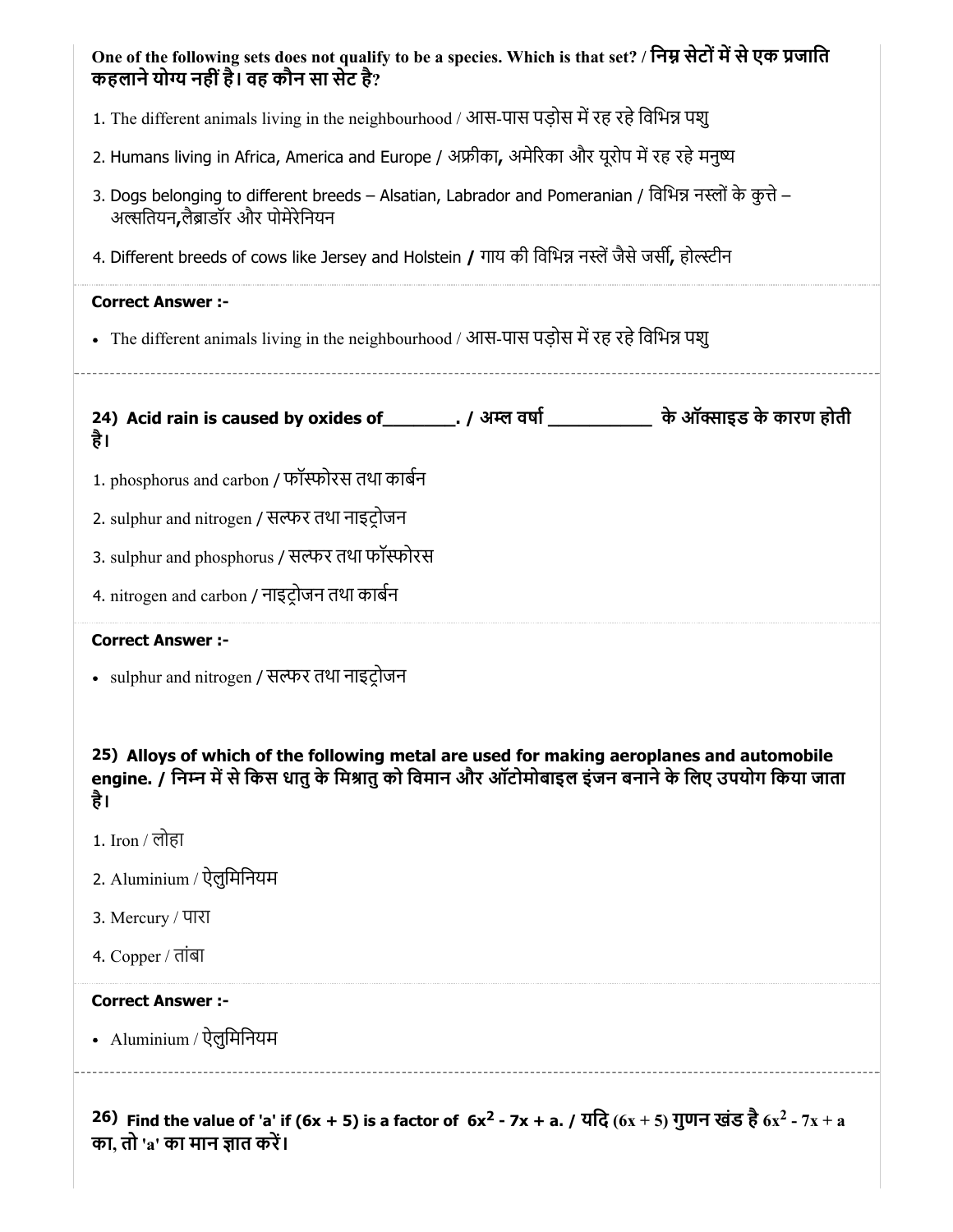$-10$ 

27) In the aquatic, food chain consisting of crane, phytoplanktons, tadpoles and fish, the position of crane is: / जलीय खाद्य श्रृंखला जिसमें क्रेन, पादप प्लवक, टैडपोल और मछली हैं, क्रेन की स्थिति होगी:

1. IV trophic level /IV पौिकता र

2. II trophic level /II पौिकता र

3. I trophic level / I पौष्टिकता स्तर

4. III trophic level / III पौष्टिकता स्तर

#### Correct Answer :-

• IV trophic level /IV पौष्टिकता स्तर

28) The perimeter of a rectangular field is 210 m. If its breadth is 40 m, then its area (in m<sup>2</sup>) is: / एक आयताकार मैदान का परिमाप 210 मी. है। यदि इसकी चौड़ाई 40 मी. है, तो इसका क्षेत्रफल (वर्ग मी. मे) होगा:

1. 2600

2. 2800

3. 2820

4. 2540

#### Correct Answer :-

• 2600

29) The diagonals AC and BD of a square ABCD meet at 'O'. If OC = 16cm, then BD = \_\_\_\_\_\_. / वग  $\overline{ABCD}$  के विकर्ण  $\overline{AC}$  और BD बिंदु 'O' पर मिलते हैं। यदि  $\overline{OC} = 16$ सेमी है, तो BD =  $\overline{C}$ 

1. 30 cm / 30 सेमी

- 2. 32 cm / 32 सेमी
- 3. 16 cm / 16 सेमी